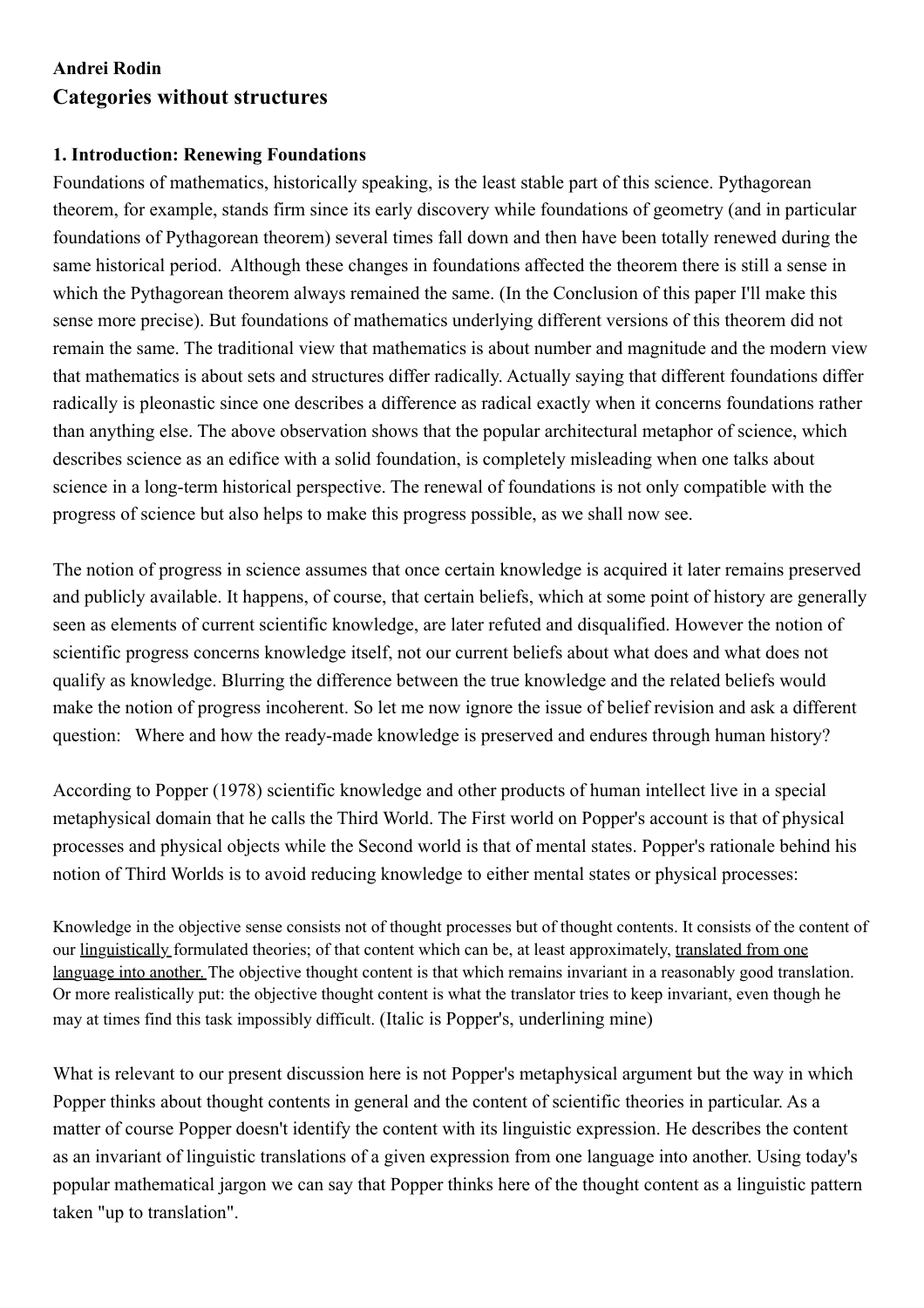I claim that Popper's notion of thought content fails to account for the long-term endurance of scientific, and in particular mathematical, knowledge. His theory better applies to the content of a religious doctrine rather than the scientific content. A teacher of religion may indeed translate a sacred text of his religion to his less educated pupils doing his best for keeping the original sense invariant. Even if the spirit of a religion generally doesn't reduce to its letter most developed religions use sacred texts as a means of preserving their identities through generations. But science proceeds very differently. A mathematical teacher - or at least a good mathematical teachers - doesn't try to transmit to her students the invariant content of some canonical text. Teaching the Pythagorean theorem today she doesn't "try to keep invariant" what Euclid has written about it some 2300 years ago but relies upon modern textbooks. If the notion of canonical text can make a sense in science at all it should be stressed that canonical scientific texts get quickly outdated, are revised, updated and periodically wholly rewritten (Note 1).

Notice the difference between this latter kind of revision and the belief revision I mentioned earlier. The Euclid's book in its original form is no longer in use in schools not because some of Euclid's propositions have been judged false by education authorities. The fact that Euclid fails to meet today's standard of mathematical rigor is not the reason for it either because elementary textbooks anyway do not meet and are not supposed to meet such a standard. The principle reason why Euclid's *Elements* are no longer used in school is this: this book no longer provides a satisfactory basis for a study of more advanced and more specific branches of mathematics. It perfectly did this job for quite a while but lost this capacity when mathematics essentially changed its shape. This dynamics is closely related to mathematical progress but it cannot be described itself as a progress. Kids learning mathematics are hardly cleverer today than they were a century ago. Their learning capacities hardly essentially increased. But today's kids should be prepared to use and further develop mathematics that has been significantly progressed during the passed century. This is why they need a new curriculum.

This new curriculum cannot be just an extension of an older curriculum because this would require an increase of pupils' learning capacities. So they should study a different mathematics to begin with. This is why the evolution of elementary mathematical curricula is not progressive in the precise sense of the term.

True, older and newer elementary mathematics textbooks typically share some material. For example older and newer geometry textbooks usually include the Pythagorean theorem. Here is the Pythagorean theorem as it appears in Euclid's *Elements* (Proposition 1.47)

(1) In right-angled triangles the square on the side subtending the right angle is equal to the squares on the sides containing the right angle.

And here is how the same theorem appears in a modern textbook (Doneddu 1965, p.209, slightly modified as explained in Note 2)

(2) If two non-zero vectors *x* and *y* are orthogonal then  $(y - x)^2 = y^2 + x^2$ .

A care is needed in order to interpret the two propositions correctly. Euclid speaks here not about the areas of the squares but about the squares themselves: saying that the two smaller squares (taken together) are equal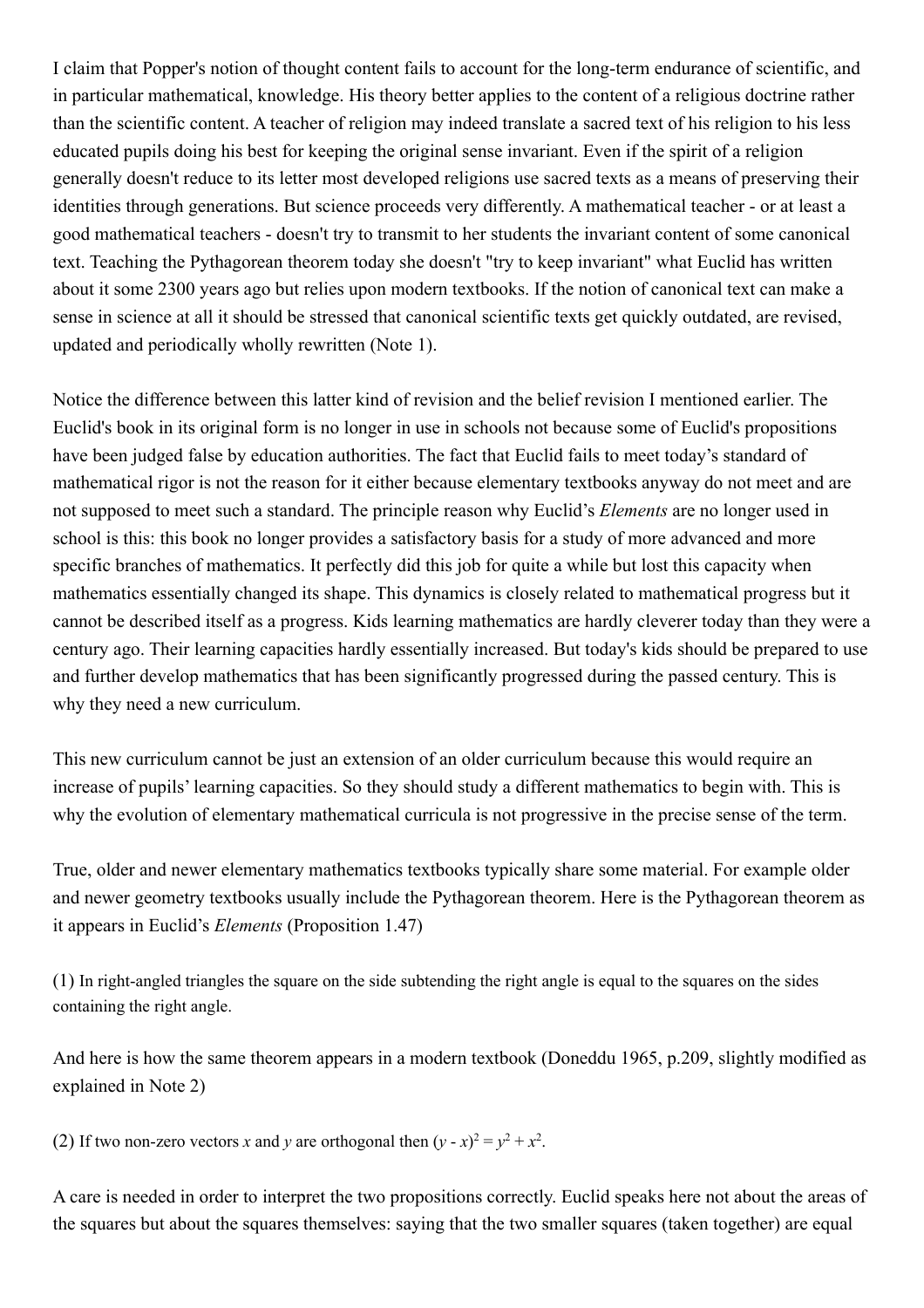to the bigger square he means, roughly, that the bigger square can be composed out of pieces of the smaller squares. The minus sign on the left side of  $(y - x)^2 = y^2 + x^2$  and the plus sign on its right side don't stand for mutually inverse operations since the former operation applies to vectors while the latter applies to real numbers. Vectors, numbers and operations with these things are construed here as structured sets. In order to interpret correctly not only the two statements but also their proofs much more should be said about their corresponding theories. In particular, a lot is to be said about structuralist set-theoretic foundations of mathematics developed in Doneddu's book and foundations of Greek (and more specifically Euclid's) mathematics. But even without going into these details it is clear that the difference between (1) and (2) is not that of linguistic surface. The two versions of Pythagorean theorem differ in their foundations, i.e. differ radically. And yet they express the same theorem!

In the Conclusion of this paper I'll come back to this example and say more about it. But what has been already said already suffices for showing that Popper's account of thought content doesn't apply to mathematics as far as this science is observed at large historical scales. Whatever the mathematical content might be it cannot be described as an invariant of linguistic translation; the notion of linguistic translation doesn't help one to account for the long-term endurance of mathematical knowledge. The same is true for science in general. Unlike religious doctrines, poems, musical symphonies and some other inhabitants of Popper's Third World scientific knowledge endures in a long run through a permanent revision rather than a mere repetition of linguistic patterns or a mere retention of translational invariants as Popper suggests. Above I described this revision as a pedagogical necessity. But it has also a philosophical aspect. I claim that the continuing questioning, revision and renewal of foundations is a distinctive way in which science endures through time and performs a progress. This "unended quest" (to use Popper's word) concerns not only new yet unexplored domains of reality; it also concerns what is already known and well established.

The renewal of foundations amounts to the dialectical refutation of older foundations and the dialectical positing of new foundations. This activity belongs to philosophy rather than to science itself. In this latter respect my view is traditional and qualifies as a form of foundationalism. But I also think that the notion of foundation does not make sense in abstraction from what it is (or supposed to be) foundation of. The historical performance of dialectically posited foundations crucially depends on what scientists (including mathematicians) do with these foundations. So my scientific foundationalism implies the need of a close cooperation between philosophy and science but definitely not the subordination of one of the two parties to the other. I subscribe under the following strong claim about the nature of scientific foundations:

A foundation makes explicit the essential general features, ingredients, and operations of a science, as well as its origins and generals laws of development. The purpose of making these explicit is to provide a guide to the learning, use, and further development of the science. A "pure" foundation that forgets this purpose and pursues a speculative "foundations" for its own sake is clearly a nonfoundation. (Lavwere 2003)

#### **2. Claims and Slogans**

The above generalities help me to formulate the principle purpose of this paper. I shall discuss Mathematical Structuralism considering it as a particular project in foundations of mathematics but not as a speculative view on mathematics developed for its own sake. To proponents of Mathematical Structuralism in this latter sense I have nothing more specific to say except that I disagree with them on more general grounds explained in the above Introduction. I claim that Structuralism has been extremely successful in mathematics of 20th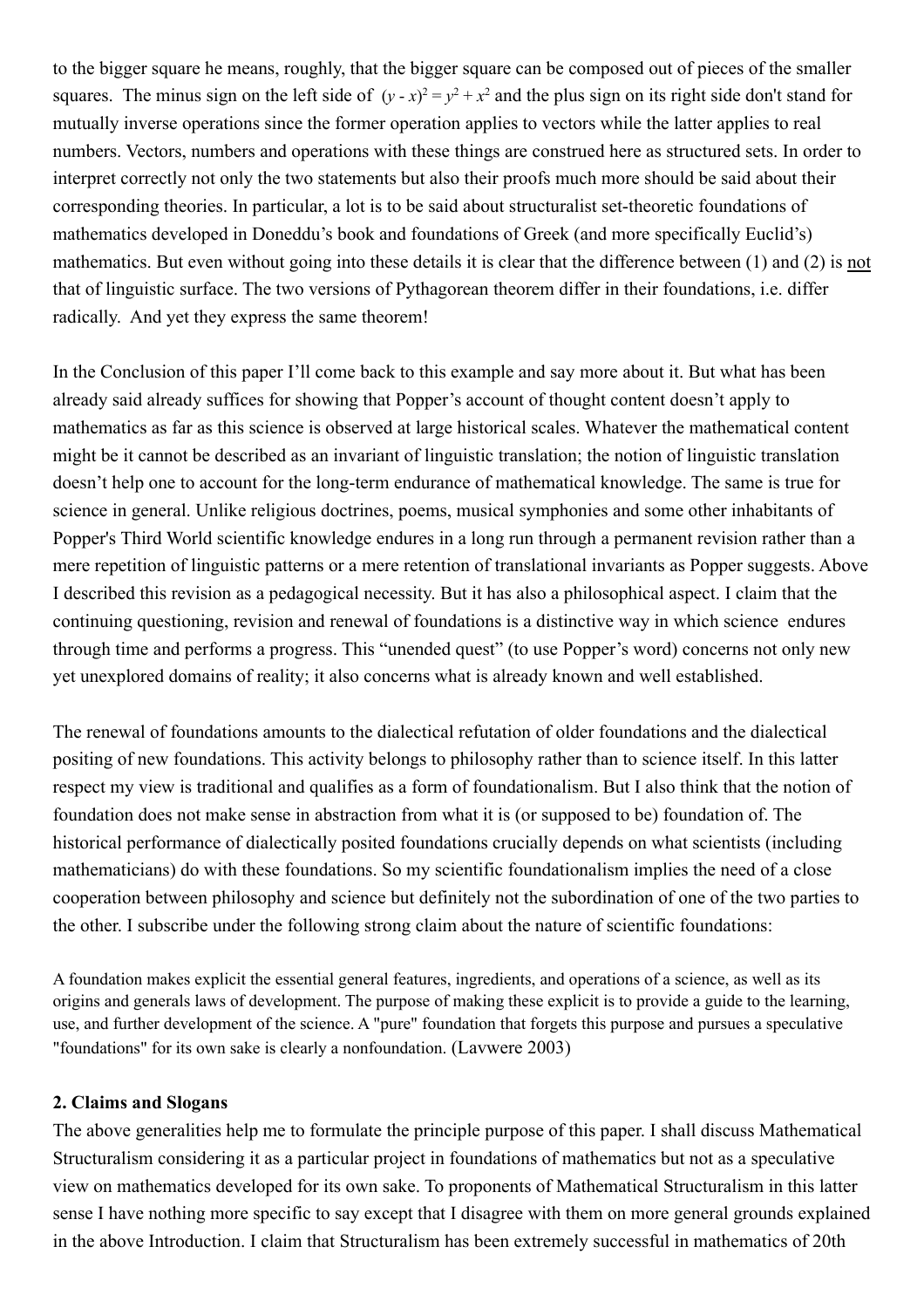century but now is already worked out and should be abandoned. Recent developments in mathematics call (as ever) for renewal of foundations. My more specific claim concerns Category theory. This theory emerged in the mid-twenty century within the structural mathematics (Note 3). Many proponents of Category theory believe that this theory is capable to provide better foundations for structural mathematics than the standard set-theoretic foundations used in the structural mathematics earlier (see Section **7** below). I share with these people their enthusiasm about making Category theory into new foundations of mathematics but I don't believe that mathematics built on these these new foundations can or should be structural. I claim, on the contrary, that Category theory brings about a new understanding of mathematics, which is connected to Structuralism historically and dialectically but which is itself quite different. In what follows I shall try to present and develop this new view. I shall occasionally call this new view "categorical" but leave it to others to invent a new *ism* for it. However following a fashion I shall propose a polemical slogan. In the end of his (1996) Awodey puts forward the following structuralist slogan:

The subject matter of pure mathematics is invariant form, not a universe of mathematical objects consisting of logical atoms.

I counter this slogan with the following one:

# *The subject matter of pure mathematics is covariant transformation, not invariant form*.

The rest of this paper is organized as follows. First, I briefly discuss Mathematical Structuralism, its historical origins and its relation to Set theory and Category theory. Here I explain reasons why MacLane, Awodey and some other people believe that Category theory provides a support for Mathematical Structuralism. Then I provide my critical arguments against this view arguing that the notion of category should be viewed as generalization of that of structure rather than as a specific kind of structure. Further I analyze Lawvere's paper (1966) on categorical foundations and show that the author begins this paper with a version of structuralist foundations but then proceeds with a very different project that still waits to be accomplished. I conclude with an attempt to outline the new categorical view on mathematics explicitly.

## **3. Mathematical Structuralism**

This is how a mathematical structure is described by a working mathematician for a philosophical reader:

All infinite cyclic groups are isomorphic, but this infinite group appears over and over again - in number theory, in ornaments, in crystallography, and in physics. Thus, the "existence" of this group is really a many-splendored matter. An ontological analysis of things simply called "mathematical objects" is likely to miss the real point of mathematical existence. (MacLane "Structure in Mathematics" 1996)

For a philosophical reader who doesn't know what is the infinite cyclic group (and also for the sake of my argument) I propose a modification of MacLane's example that amounts to replacement of the words "infinite cyclic group" by the words "number three" and the word "isomorphic" by the word "equal":

*All threes are equal but this number appears over and over again - in number theory, in ornaments [...]. Thus the "existence" of this number is really a many-splendored matter. [...]*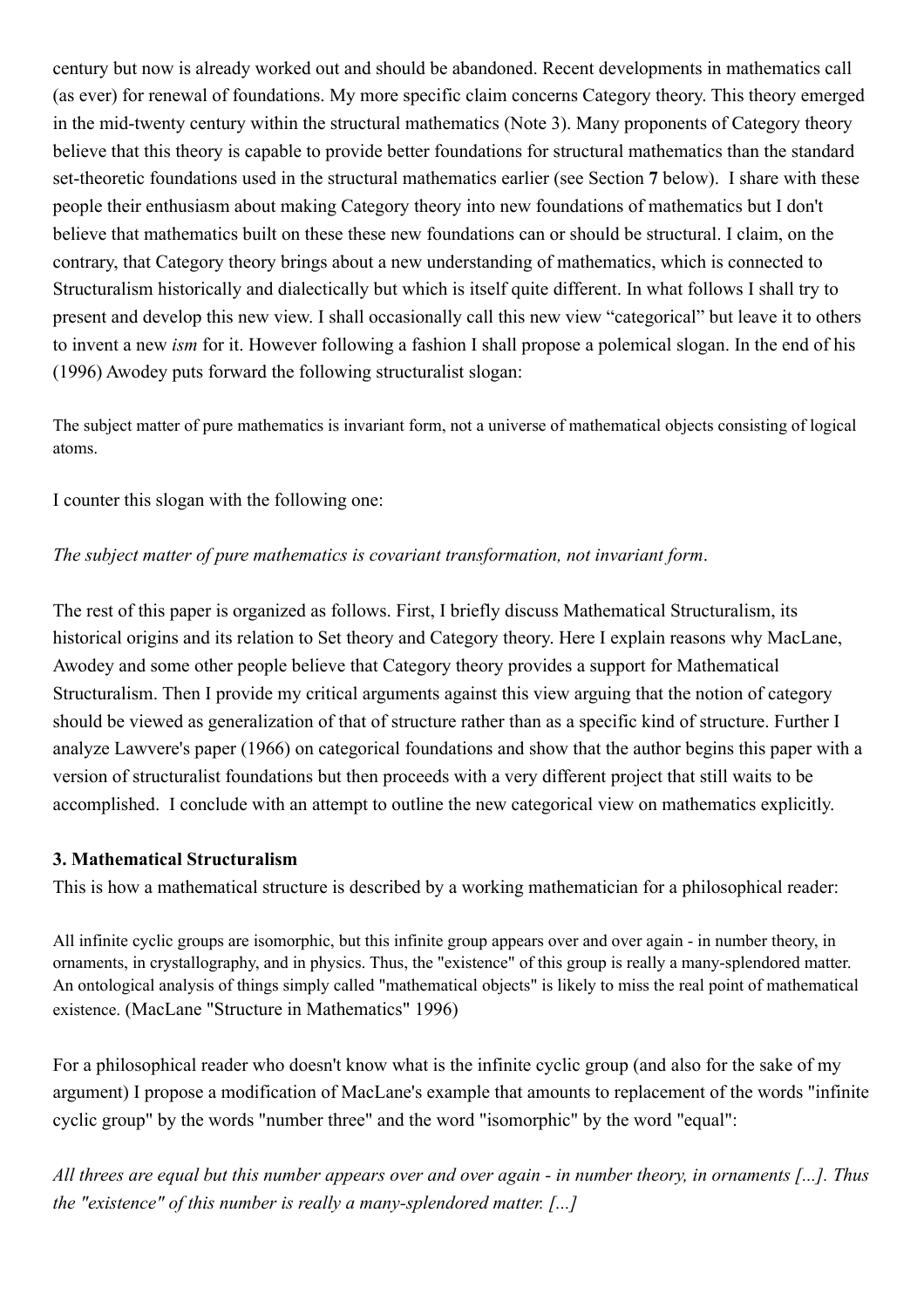Indeed the familiar number three is just as promiscuous as the infinite cyclic group or perhaps even more promiscuous. It equally "appears" (to use MacLane's word) both inside and outside mathematics: in a triple of apples, a triple of points, a triple of groups, a triple of numbers or a triple of anything else. Just like in MacLane's example there is a systematic ambiguity in our talk about numbers between the plural and the singular forms of nouns. (Notice MacLane's talk about "all infinite cyclic groups" and "this infinite group" in the same sentence; in my paraphrase I talk similarly about a number.) This analogy reveals a traditional aspect of Structuralism, which often remains unnoticed when people stress the novelty of this approach. Of course, this analogy doesn't allow for reduction of Structuralism to earlier views. But it allows one to see clearer what was really new in Structuralism. It was not the notion of "many-splendored existence" stressed by MacLane in the above quote but a more specific notion of isomorphism, which plays in the structural mathematics roughly the same role as the notion of equality (as distinguished from identity) plays in the traditional mathematics.

This point has been made clear by Hilbert in his often-quoted letter to Frege of December 29, 1899. Stressing the "many-splendored" nature of structural theories (as we would call them today) Hilbert says:

"[E]ach and every theory can always be applied to the infinite number of systems of basic elements. One merely has to apply a univocal and reversible one-to-one transformation [to the elements of the given system] and stipulate that the axiom for the transformed things be correspondingly similar (quoted by Frege 1971, underlining mine)

We see that Hilbert explicitly mentions here the reversibility condition, which implies that the given transformation is an isomorphism. Heller (forthcoming) quite rightly, in my view, recognizes Hilbert as a founder of Structuralism; however in his official definition of Mathematical Structuralism Heller doesn't mention isomorphisms explicitly:

Structuralism is a view about the subject matter of mathematics according to which what matters are structural relationships in abstraction from the intrinsic nature of the related objects. Mathematics is seen as the free exploration of structural possibilities, primarily through creative concept formation, postulation, and deduction. The items making up any particular system exemplifying the structure in question are of no importance; all that matters is that they satisfy certain general conditions—typically spelled out in axioms defining the structure or structures of interest characteristic of the branch of mathematics in question.

The reason why Heller doesn't mention the notion of isomorphism here becomes clear from his remark concerning "axioms defining the structure or structures [notice the plural - A.R.] of interest". Take axioms defining the notion of group for example. A group is any "system" (to use Heller's word) which consists of certain "items" *a*, *b*, ... and binary operation  $\oplus$  associating with every ordered pair of such items (possibly identical) a third item (possibly identical to one of those) from the same system such that the following axioms hold:

G1: operation  $\oplus$  is associative

G2: there exist an item *1* (called unit) such that for all  $a \ a \oplus 1 = 1 \oplus a = a$ 

G3: for all *a* there exist *a'* (called inverse of *a*) such that  $a \oplus a' = a' \oplus a = 1$ 

These axioms are satisfied by many different groups. The infinite cyclic group mentioned above is just one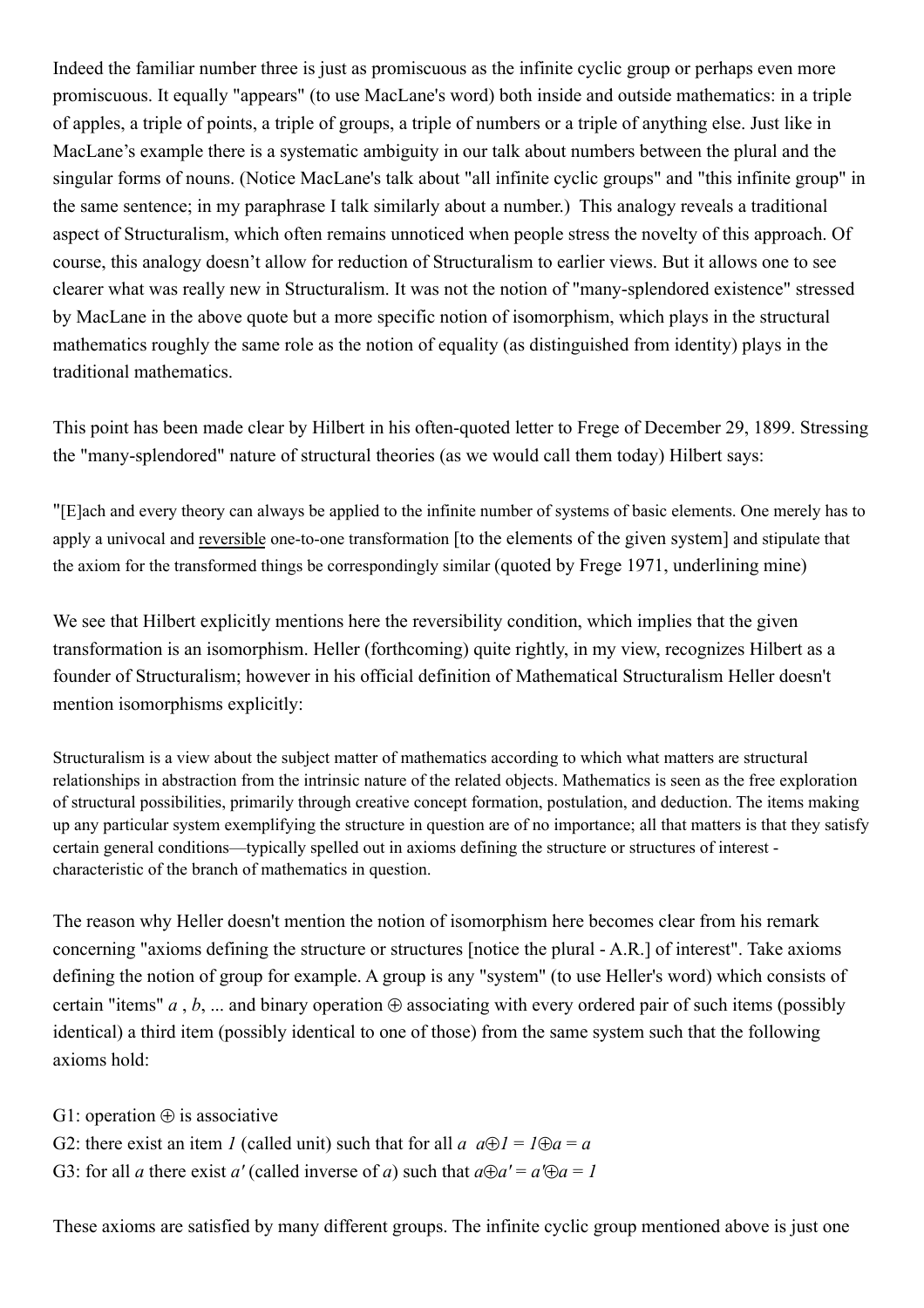example (Note 4) but there are many others. Consider, for another example, a group of permutations of three letters A,B,C with the composition of permutations as group operation. This group comprises six different permutations (including the identical permutation). Since this latter group is finite it cannot be isomorphic to the infinite cyclic group. So these two groups are different in the *structural* sense. This example shows that the above axioms G1-3 describe structures of a particular *type*, not a particular structure.

In order to give a sense to the expression "type of structures" one needs to have the notion of structure beforehand. Axioms G1-3 or any other system of axioms determining some type of structure cannot help one to grasp the notion of structure unless one is already aware about the fundamental role of isomorphism. For the idea of a general description satisfied by different mathematical objects is obviously not specific for Structuralism; Euclid's axioms do the same job with respect to numbers and magnitudes. Stressing the higher importance of structures with respect to "systems", the irrelevance of "intrinsic nature" and relevance of "structural relationships" cannot clarify the notion of mathematical structure by itself.

#### **4. Isomorphisms and "Invariant Forms"**

A non-structuralist may observe that axioms G1-3 are satisfied by a number of "particular systems" (not structures so far!) called groups. Let now *G* be a class of such systems (i.e. groups),... and consider the situation when some of these, say *G* and *G'*, are isomorphic. This actually means two things:

I1: elements of *G* are in one-one correspondence with elements of *G'* and

I2: for all elements *a*, *b*, *c* from *G* such that  $a \oplus b = c$  the corresponding elements *a'*, *b'*, *c'* from *G'* satisfy  $a' \otimes b' = c'$  where  $\oplus$  is the group operation in *G* and  $\otimes$  is the group operation in *G'*.

A one-one correspondence between elements of two given groups which satisfies I2 is called (group) isomorphism. Groups are isomorphic if and only if there exist an isomorphism between them. Notice that given two isomorphic groups there are, generally, many different isomorphisms between them. One should not confuse isomorphism as a particular correspondence between elements of two groups and isomorphism as an equivalence relation defined on some class of groups. Isomorphism in the latter sense holds between two given groups if and only if there exists an isomorphism in the former sense between these groups. As we can see this terminology is slightly confusing but it is too common to try to change it.

Since isomorphism is an equivalence relation it divides class *G* into sub-classes containing only isomorphic groups. One may ignore differences between isomorphic groups and get through this act of abstraction various notions of groups-*qua*-structures (not to be confused with the general notion of group as a type of structure!), in particular, the notion of infinite cyclic group. To facilitate the language and provide this reasoning with some intuitive support one may talk and think about any particular structure as a thing "shared" by all members of the corresponding isomorphism class. On this basis one may claim that "[t]he items making up any particular system exemplifying the structure in question are of no importance" (as does Hellman in the above quote). This claim describes the aforementioned abstraction, which can be called *structural abstraction*. However one cannot forget about these exemplifying systems completely because this would destroy the whole reasoning bringing about the notion of mathematical structure. Noticeably Hellman needs the auxiliary notion of *system* in order to describe what is a mathematical structure. One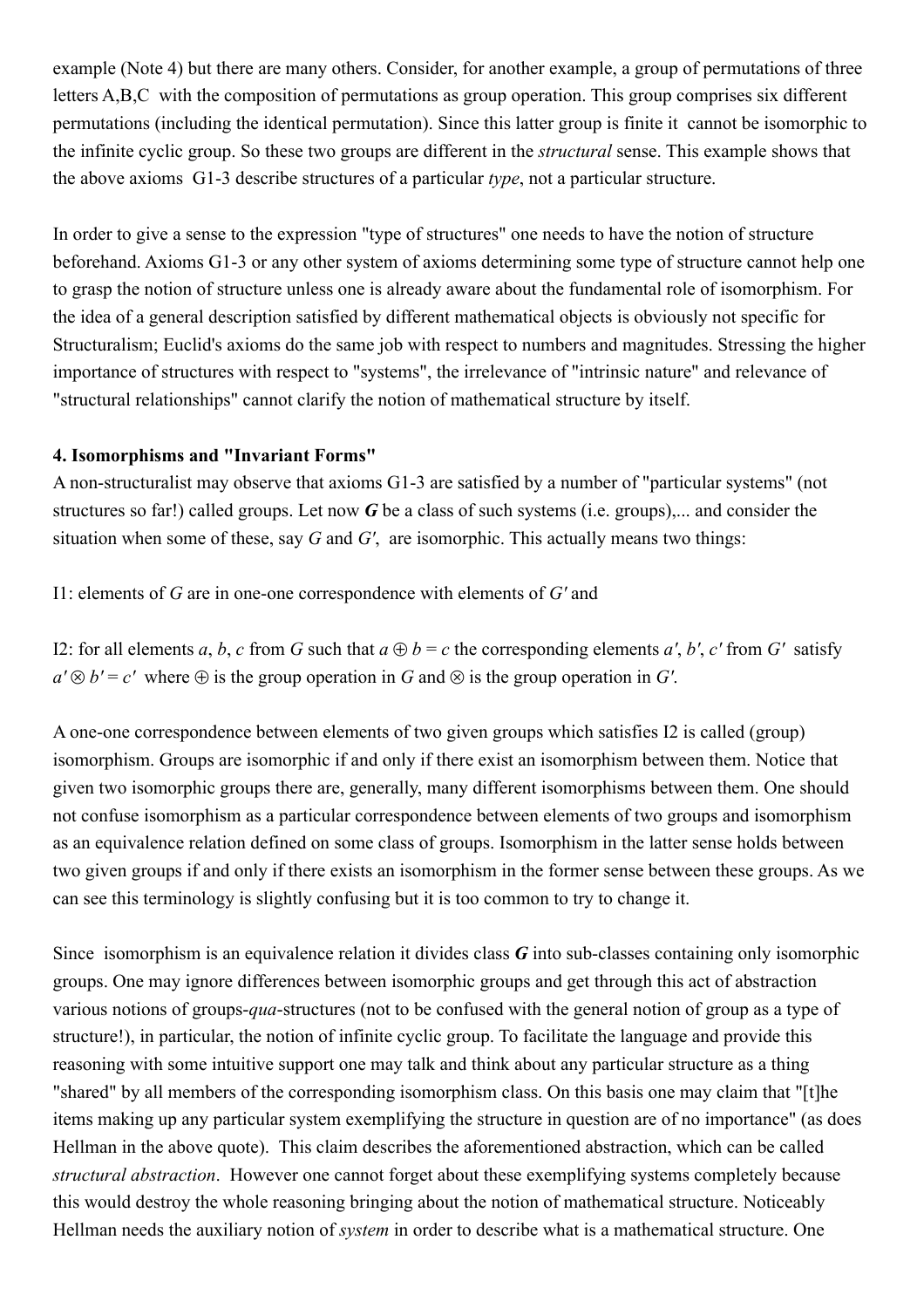might think that this additional notion (no matter how one calls it) plays a role in a philosophical talk about structural mathematics but plays no role in the structural mathematics itself. In the next Section I shall argue that this is not the case.

There is yet a different way of thinking about isomorphism (this will be already the third meaning of the term by our account!), which is common in the current mathematical practice and particularly pertinent for categorical mathematics as we shall later see. One may think about a one-one correspondence between elements of groups *G* and *G'*, which satisfies condition I2, as a *transformation*  $i: G \rightarrow G'$  of one group into another group. Since a one-one correspondence is a symmetric construction the choice of *G* as the source and *G'* as the target of this transformation is in fact arbitrary. In other words one and the same isomorphism-*qua*correspondence gives rise to two isomorphisms-*qua*-transformations  $i: G \to G'$  and  $i: G' \to G$ , which go in the opposite directions and cancel each other on both sides. This later property means precisely the following: the composition transformation *i*°*i'* resulting from the application of transformation *i'* after transformation *i* (Note 5) sends every element of *G* into itself *and* composition transformation *i'*°*i* sends every element of *G'* into itself (beware that none of the two conjuncts implies the other). Given these conditions each of transformations *i* and *i'* is called the *inverse* of the other. Hence this definition: a transformation is called an isomorphism when it has an inverse. See (Note 9) for a more precise categorical version of this definition.

Thinking about an isomorphism as a reversible transformation allows one to think of a structure shared by given transformed systems as an "invariant form", i.e. a form invariant under the given transformation. Hence Awodey's structuralist slogan quoted in the end of Section **2**. This slogan describes the structural abstraction in these alternative terms: only the invariant form matters, transformed systems don't. As we shall see in what follows the notion of isomorphism-*qua*-transformation, which may seem redundant in the context introduced so far, becomes indispensable in categorical mathematics. Noticeably Hilbert in the above quote (Section **3**) talks about isomorphism as transformation, not as a symmetric one-one correspondence.

#### **5. Structures versus Abstract Objects; Collections versus Transformations**

Given an equivalence relation defined on a class of mathematical objects Frege (1884) considered a possibility of replacing each obtained equivalence class by a single object through an act of abstraction (Note 6). Frege calls the result of this procedure an abstract object, not a structure, and indeed he doesn't think about this outcome as a structure. So we need a further effort for distinguishing structural abstraction from other types of mathematical abstraction. For this end let us first consider this question: What are elements of a group-*qua*-structure? For the reason that I have already explain we don't want these elements to have anything like "intrinsic nature". So they should be just "items" or "abstract elements"; the predicate "abstract" refers here to the act of abstraction through which the notion of group-*qua*-structure is obtained. However we still need to make some assumptions about these things. We want them to be many and form (or belong to) well-distinguishable collections. Since we want to use the same notion of collection for different purposes we don't want the collected elements to hold relations. This will give us the freedom to stipulate any relation between elements by a fiat using the same notion of collection.

This is an important point where Structuralism meets Set theory. Having a notion of set in our disposal we are in a position to give the standard structural definition of group as a "structured set", namely a set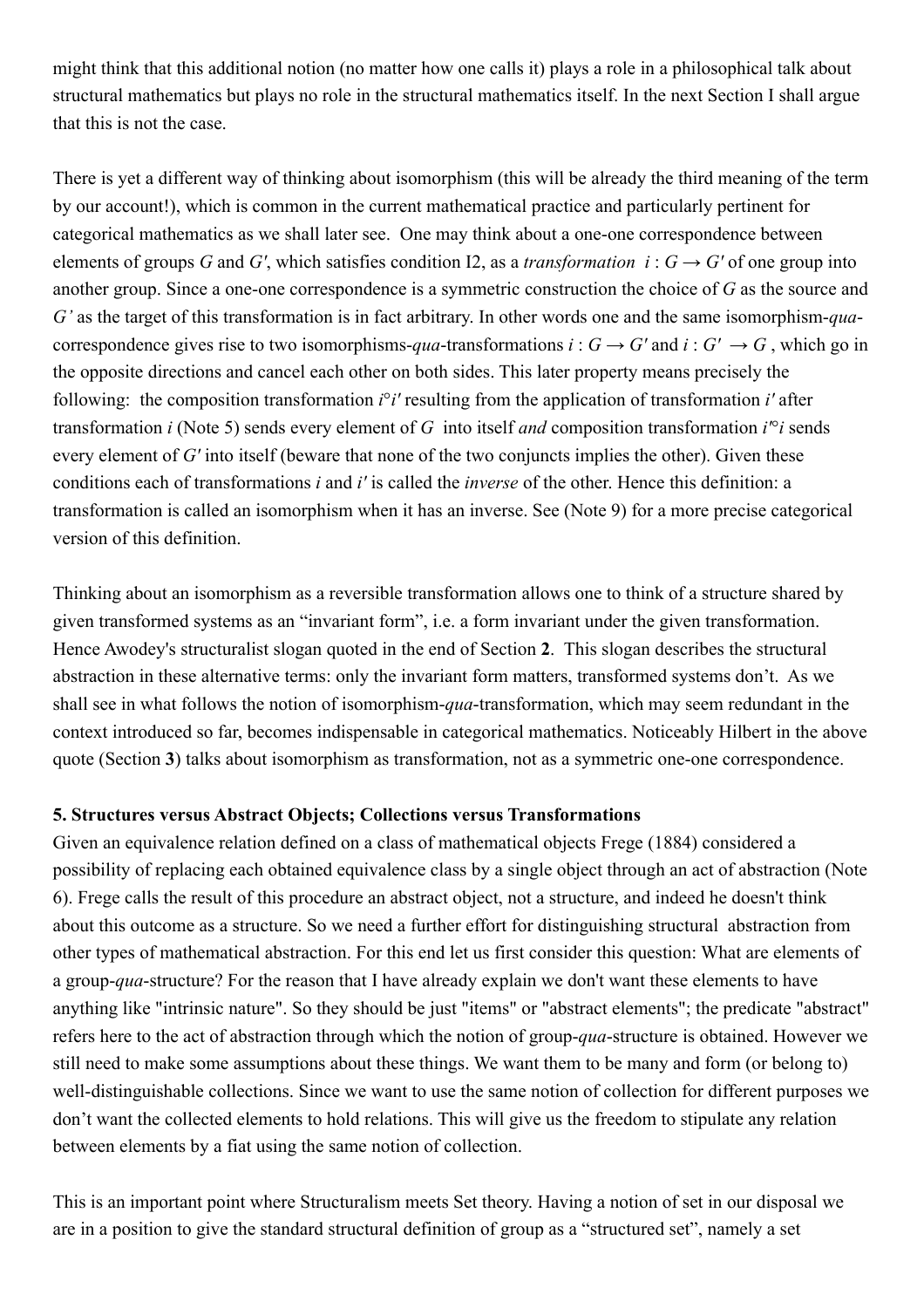provided with a binary operation satisfying axioms G1-3 given above. (There is a standard way to account for algebraic operations as relations that I shall not explain here.)

As we have seen the notion of isomorphism plays a crucial role in the structural abstraction. However one might expect that since an act of such abstraction is accomplished this notion will no longer play any role in the structural mathematics. But evidently this is not the case. Mathematicians think about abstract groups and other abstract structures as given in an indefinite number of isomorphic copies, not as unique objects. As I have already stressed, people think similarly about numbers in the traditional arithmetic (see Section **3**). This, in my view, is the principle point where Frege's notion of abstraction fails to account for the structural abstraction as this latter notion has been developed in mathematics of 20th century. Reasoning "up to isomorphism" doesn't amount to the strict identification of isomorphic structures; it rather amounts to relaxing the notion of identity up to that of isomorphism in appropriate contexts. From a mathematical (as distinguished from logical and philosophical) viewpoint the question whether or not two structures are identical is just as pointless as the question whether or not two equal numbers are identical. A sound mathematical question about two given numbers is whether or not they are equal. A sound mathematical question about two given structures is whether or not they are isomorphic (Note 7).

Set theory makes the talk of isomorphism as transformation redundant because the notion of one-one correspondence may be analyzed set-theoretically in terms of pairs of elements. However in many important mathematical contexts the notion of transformation is widely used anyway: groups of (reversible) transformations are abundant and geometry and also in physics. As far as foundations of mathematics are concerned we have an important choice here: either to (i) consider the notion of collection as more fundamental than that of transformation and reduce the latter to the former or to (ii) consider the notion of transformation as more fundamental and reconstruct the notion of collection on this basis. The former option brings (some version of) set-theoretic foundations of mathematics. The idea of categorical (i.e. categorytheoretic) foundations amounts to taking the latter option. However the project turns to be non-viable unless one takes into the account other transformations than isomorphisms.

## **6. Homomorphisms**

Given a type of structures there is a standard way to define a general notion of map between structures of the given type. The term "homomorphism" is traditionally reserved for groups (apparently because this case has been studied first) although, as its etymology suggests, it could also be used for structures of different types like the term "isomorphism". In what follows I shall discuss only the case of groups but what I am going to say generalizes straightforwardly to structures of any other type.

The notion of group homomorphism generalizes upon that of group isomorphism in the following way: instead of one-one correspondence between elements of groups *G*, *G'* one considers a more general kind of correspondence that is allowed to be many-one but not one-many. In other words one consider a *function* (in the set-theoretic sense of the term)  $f: S \rightarrow S'$  from the set *S* of elements of *G* to the set *S'* of elements of *G'*. Condition I2 from Section **4** remains the same; notice that it can be satisfied when elements *a*, *b* are different but elements *a'*, *b'* are the same.

Group homomorphism and similar general maps between structures of other types are colloquially called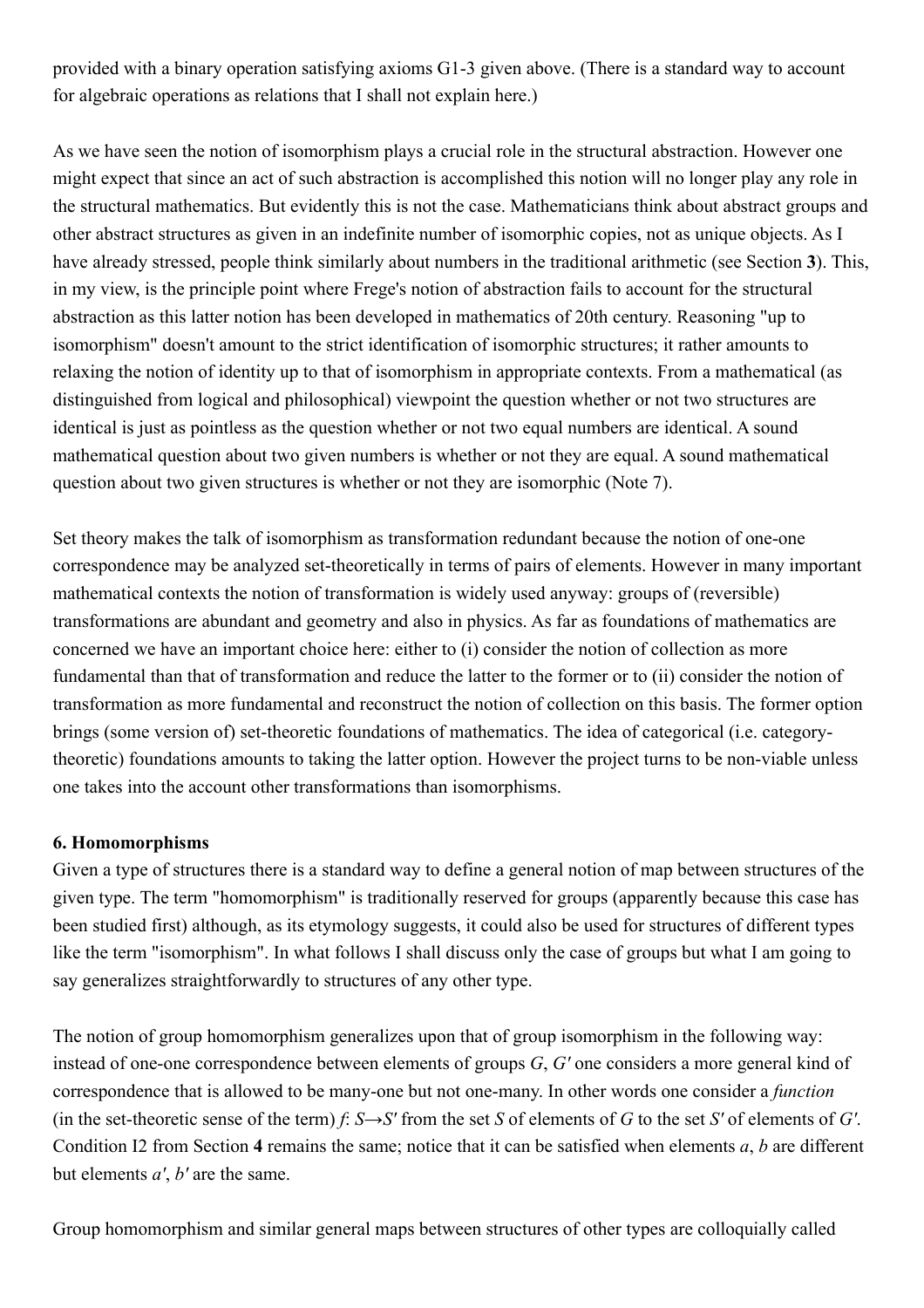"structure preserving". This is somewhat misleading because if such maps preserve anything at all this is a type of structure but not a particular structure. Think about this trivial example: for all groups *G*, *G'* there exist a homomorphism  $h: G \rightarrow G'$ , which sends every element of *G* to the unit of *G'*. This homomorphism "destroys all information" about *G* reducing its image to a single element; it doesn't provide any information about *G'* either. I shall now argue that homomorphisms, generally, don't allow for invariants in anything like the same sense, in which isomorphisms do so. This shows, in my view, that the usual way of thinking about homomorphisms as "imperfect isomorphisms" is based on a wrong analogy, which easily leads to serious conceptual mistakes.

Let us try to replace isomorphisms by homomorphisms in the process of structural abstraction described in Section **4** and see what happens. One might expect to get in this way a generalized notion of structure but this doesn't work. Remind the first step: given class *G* of groups we have divided it into equivalence subclasses of isomorphic groups. Two groups are isomorphic if and only if there exist an isomorphism (i.e. a reversible transformation) between them; clearly this is an equivalence relation. Let me (for the sake of the argument) call two groups *homomorphic* if and only if there is a homomorphism between them. Although this latter relation is also an equivalence one can see the difference: since *all* groups are homomorphic (see the above example of group homomorphism) one cannot use this equivalence for dividing *G* into equivalence subclasses! Saying that two given groups are homomorphic is tantamount to saying that the given groups are groups. So the relation of homomorphism just introduced (not to be confused with the standard notion of homomorphism as transformation) doesn't make sense.

In order to see the reason of this failure observe that the existence of homomorphism of the form  $h : G \rightarrow G'$ doesn't imply the existence of homomorphism of the form  $h: G' \rightarrow G$ . This means that in the case of homomorphism (unlike that of isomorphism) the difference between the source and the target of the given transformation matters. But the relation of homomorphism tentatively introduced above doesn't take this difference into the account. It forgets the difference between isomorphic and non-isomorphic groups and thus confuses their structural properties offering no replacement.

A more reasonable choice of relation associated with a given homomorphism  $h: G \rightarrow G'$  would be that of nonsymmetrical relation > such that  $G > G'$  holds just in case there is a homomorphism of the form  $h : G \rightarrow G'$ . However since > is asymmetric it is not an equivalence and so doesn't allow one to proceed further with the structural abstraction or anything similar.

We see that homomorphisms cannot do the same job as isomorphisms: the reversibility condition mentioned by Hilbert in the above quote (Section **3**) turns to be crucial for the structural abstraction. One cannot reason "up to homomorphism" in anything like the same way in which people reason up to isomorphism doing structural mathematics. Since "invariant" in the given context is just another word for structure it is clear that homomorphisms, generally, don't have invariants in anything like the same sense, in which isomorphisms and groups of isomorphisms do so (Note 8).

## **7. Structuralists Motivations behind Category Theory**

The emergence of Category theory in 1940-ies and its further development in the context of structural mathematics was related to a growing awareness of the role of general maps (not only isomorphisms). I shall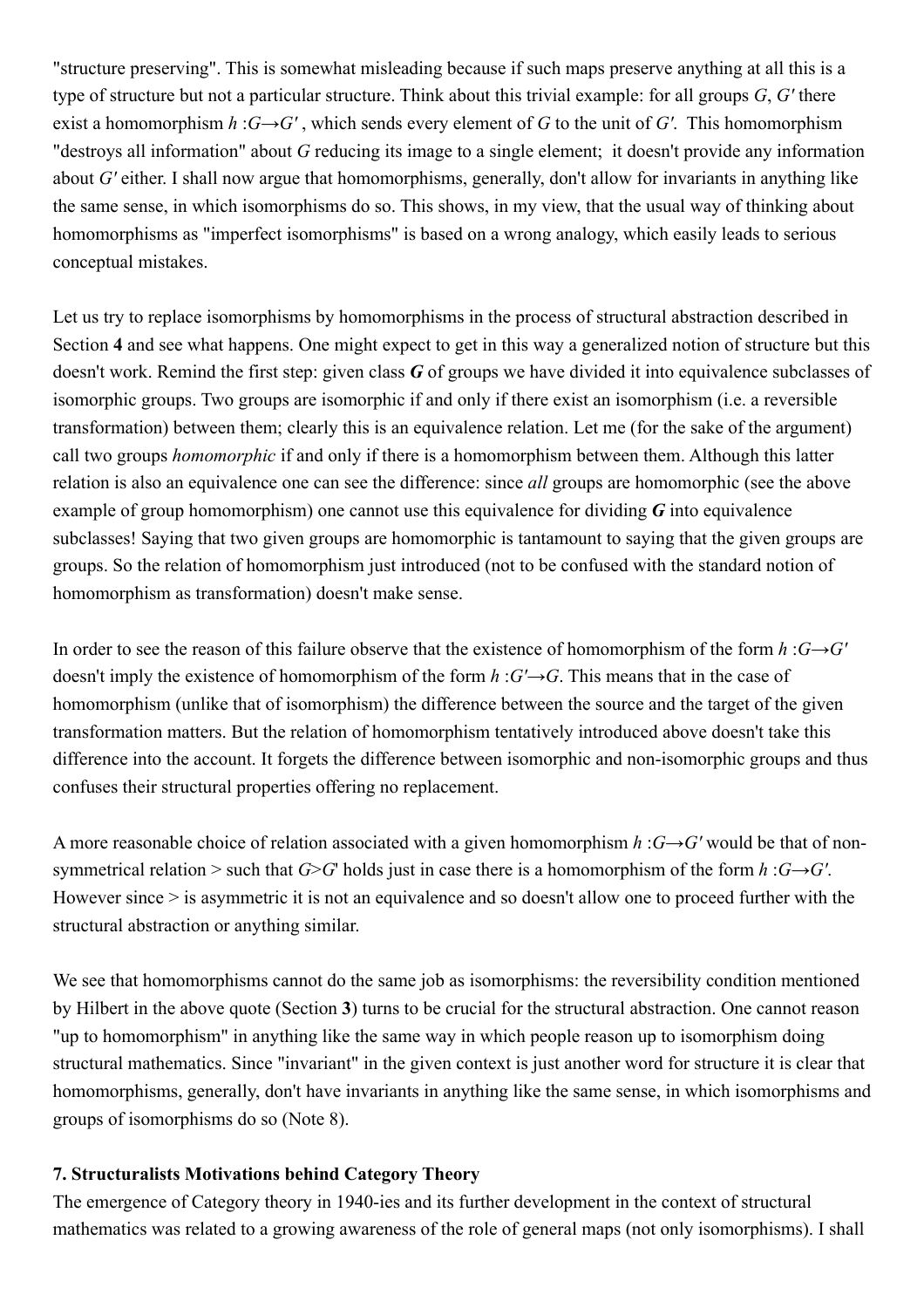not explain here the precise mathematical context in which this theory first proved useful but only mention that the notion of category generalizes upon such examples as the class of all sets and all functions, all groups and all group homomorphisms, all topological spaces and all continuous maps (not only reversible ones!) between topological spaces. This is a simple theorem (MacLane 1996) that a class of structures of any fixed type provided with the corresponding notion of general map form a category. Generally a category comprises a class of objects and a class of composable maps (called in Category theory *morphisms*) for every ordered pair of objects, which are subject to few natural axioms. Given two different categories one defines a notion of map between categories. Such maps are called *functors*; the usual definition of functor is based on the same idea as the definition of group homomorphism given in the previous Section: a functor sends each object of the source category into an object of the target category and each morphism of the source category into a morphism of the target category in such a way that composition of morphisms is "preserved" in the same sense in which the group operation is said to be preserved by a group homomorphism. Using the notion of functor one may consider various categories of categories, i.e. categories such that their objects are themselves categories. One may also consider categories objects of which are functors. The above standard description of basic categorical concepts is structuralist in its spirit. In Section **11** I shall describe functors and categories anew from a foundational and "more categorical" viewpoint.

The idea of categorical foundations as viewed from a structuralist perspective amounts to recovering of all the relevant properties of any structure of any given type through properties of the category of (all) structures of this given type. In the case of the category of sets this provides an alternative (category-theoretic) Set theory: one first conceives of sets as abstract objects and stipulates that they form a category; then one stipulates desired properties of this category, which make this category "into" the intended category of sets. This result (see Lawvere 1964) shows that a reasonable notion of collection (set) can be developed on the basis of that of transformation (morphism of sets) but not only the other way round.

The growing popularity of Category theory as a common (albeit certainly not unique) "language" of today's mathematics as well as the continuing efforts of building categorical foundations of mathematics are generally seen as a further step of the structuralist project briefly described above. I agree with this view as far as it does not require to preserve the basic principles of Mathematical Structuralism in the new categorical setting. In my understanding these developments diverge from Mathematical Structuralism and tend towards a very different view on mathematics and science in general. Before I shall describe this new view let me explain reasons why categorical foundations appear to many as a version of structural foundations. In the next Section I shall show that this appearance is wrong.

As I have already explained in Section **5** the notion of set plays a special role in the structural mathematics. This explains why Set theory itself is rarely seen as a structural theory on equal footing with, say, Group theory. As Hellman rightly remarks:

[D]espite the multiplicity of set theories (differing over axioms such as wellfoundedness, choice, large cardinals, constructibility, and others), the axioms are standardly read as assertions of truths about "the real world of sets" rather than receiving a structuralist treatment. (op. cit.)

The structural notion of group explained above is usually construed as a "set with a structure" or "structured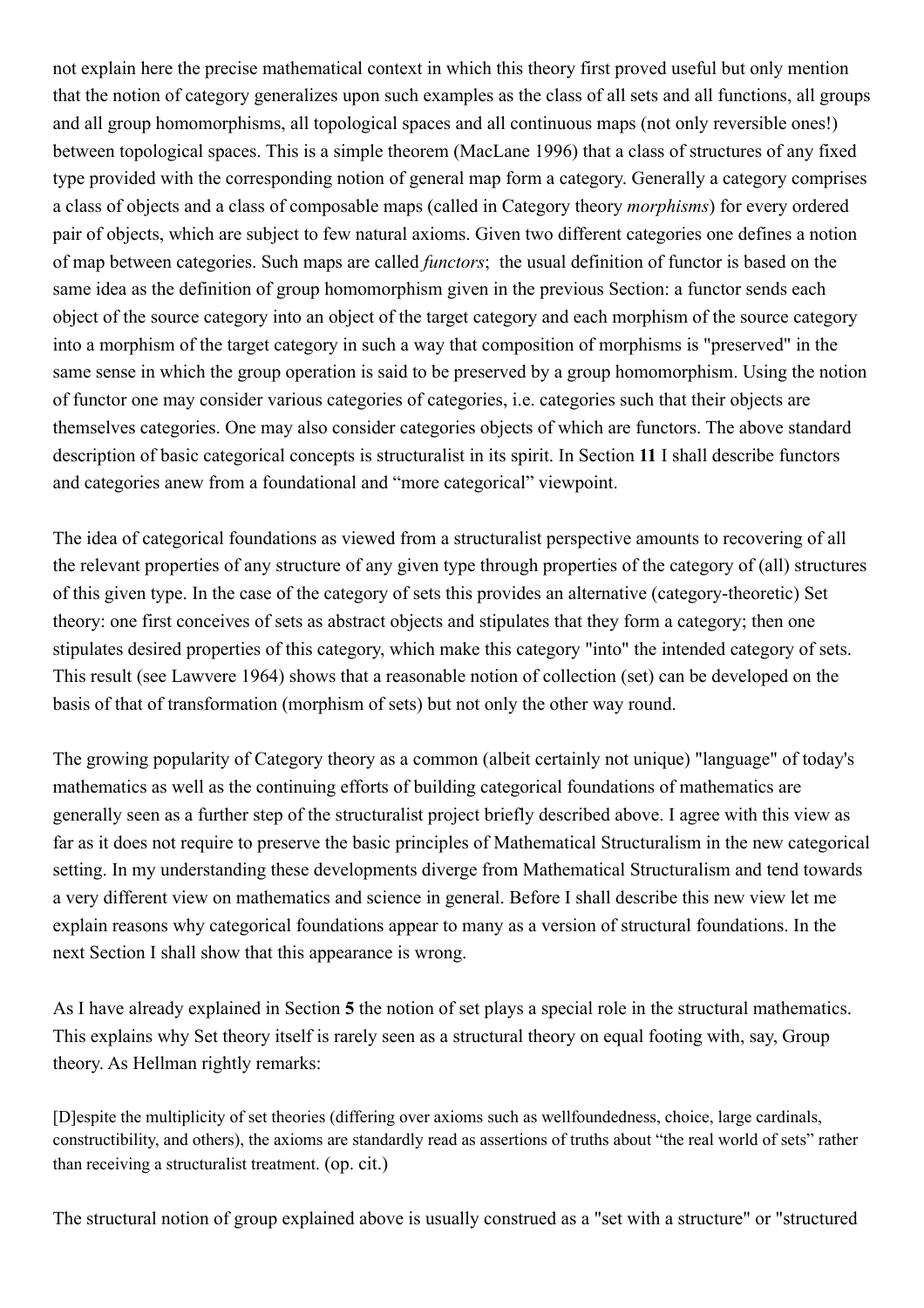set" rather than a pure structure (whatever this might mean); the underlying set of a given group is thought of as a background supporting the structure rather than a part of this structure. This way in which mathematicians think about structures reminds of Aristotle's metaphysics of Matter and Form. The need of the set-theoretic Matter for doing structural mathematics becomes clear from our analysis given in the Section **5** but the presence of this ingredient doesn't fully comply with the philosophy of Mathematical Structuralism, which purports to make mathematical objects into pure forms (structures) and leave anything like the "background" outside mathematics. The desired "purely structural" mathematics would deal only with the "invariant Form" and require no set-theoretic Matter. Here is a historical evidence of such attitude. Talking about set-theoretic difficulties Dieudonne (under the name of Bourbaki) says in his structuralist manifesto (Bourbaki 1950):

The difficulties did not disappear until the notion of set itself disappears  $\lt$   $\gt$  in the light of the recent work on the logical formalism. From this new point of view mathematical structures become, properly speaking, the only "objects" of mathematics.

I don't believe that Dieudonne's claim concerning the alleged "disappearance" of sets is justified but the quote clearly demonstrates such intention.

In this context the idea of accounting for relevant properties of mathematical structures only in terms of structure-preserving maps between these structures independently of any set-theoretic background, i.e. the idea of categorical foundations, indeed looked like a further step in the structuralist direction. Hence the popular view according to which the categorical mathematics is the desired purely structural mathematics.

Remarkably Category theory did never make it into Bourbaki's *Elements* (1939 - 1983), which is the most systematic attempt to develop structural mathematics ever undertaken. This is in spite of the fact that both founders of Category theory, Eilenberg and MacLane, were eventually involved into the Bourbaki group, so all the principle members of this group were well aware about their work. This fact is often seen as a historical puzzle but in my view it is not. For categorical foundations of mathematic are not and cannot be anything like the structural foundations developed by Bourbaki in his fundamental work. The purpose of the following Sections is to justify this claim and suggest an alternative.

# **8. Categories versus Structures; Embodiement of Mathematical Concepts**

Categories of structures like the category of groups, topological spaces, etc. capture the notion of type of structure, not the notion of singular structure. Particular structures (identified up to isomorphism) may be often also rendered as categories but in this case their morphisms are no longer structure-preserving maps. For example, a particular group (like the infinite cyclic group mentioned above) can be presented as a category with just one object such that all of its morphisms (going from this object to itself) are isomorphisms. The group operation is given by composition of morphisms; the existence of unit follows from the definition of a (general) category and the existence of inverse elements follows from the fact that all morphisms of the given category are reversible (Note 9). This construction can be pictured as follows: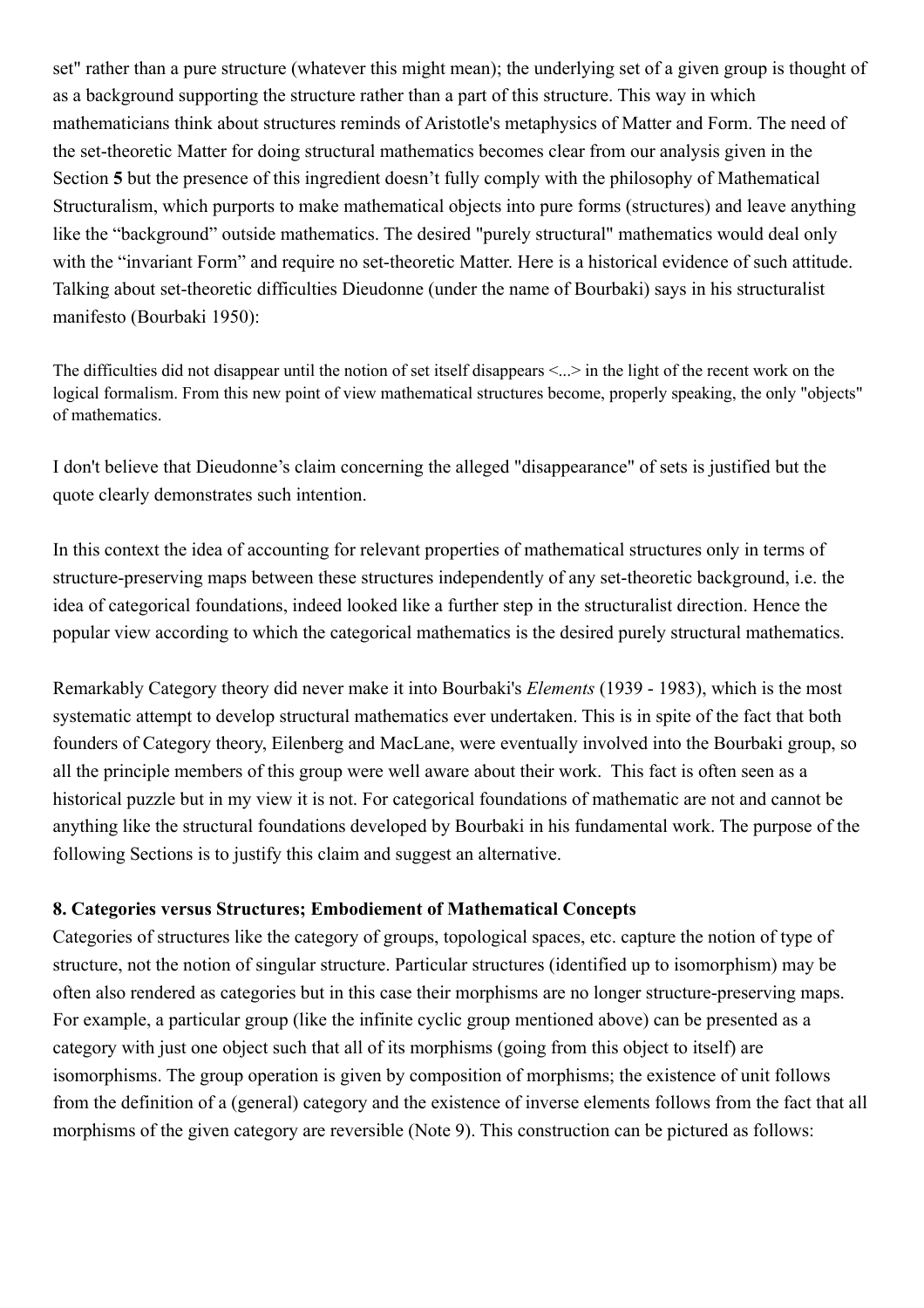

This simple example shows that categorical morphisms can but should not be structure-preserving maps. Moreover the above categorical presentation of group unlike its standard set-theoretic presentation is not structuralist in its character. For the standard structuralist presentation involves this idea: an abstract group can be "exemplified" by what Hellman calls "particular systems" like systems of numbers, systems of geometrical motions and so on and so forth. Of course, when one pictures elements of a given group as loops rather than dots this does produce any conceptual change by itself. But given the above categorical presentation of a group and using standard category-theoretic means one can do somethings different than keep saying that morphisms of the given category (i.e. the given group) stand or may stand for something else than themselves. Namely, one may consider functors from the given group-category into some other categories, which in their turn present (rings or fields of) numbers, geometrical spaces, etc. This provides a much more precise idea of "standing for" in each particular case than the general structuralist rhetoric. In the structuralist setting the notion of exemplification remains meta-theoretical and escapes a precise mathematical treatment. But in the categorical setting this notion becomes a proper part of the given mathematical construction. Instead of saying that A stands for B one considers functors of the form  $A \rightarrow B$  and treats these functors on equal footing with 'internal" morphisms of A and B (Note 10).

In my understanding this latter type of mathematical thinking has little if anything to do with the structural abstraction. A principle epistemic strategy of Structuralism is to capture what various "particular systems" share in common, namely their "shared structure". The corresponding categorical strategy can be described in this way: look how "particular systems" translate into each other. Unlike the structuralist strategy this categorical strategy doesn't make the particular systems less important. Given morphism  $A \rightarrow B$  there is, generally, no reason to think of A and B "up to" some equivalence and dispense with A and B in favor of their shared structure or anything else. As I have already shown in Section **6** the notion of thinking "up to homomorphism" is plainly unsound.

Let us now consider the case when a category presents a type of structure rather than a singular structure. To analyze this case I shall use the notion of embodiement, which I have introduced elsewhere (see Rodin, forthcoming). As we have seen in Section **5** a mathematical structure cannot be identified with its corresponding abstract concept: something else is needed in order to make a given concept into a mathematical object. Kant would call this additional element an intuitive construction; I use the word "embodiement" for a similar purpose but in a different mathematical context. We have seen how the notion of structure allows for making a concept describing different "particular systems" into a single mathematical object (single up to isomorphism, of course). As we have seen in Section **6** this structuralist method of embodiement doesn't work for *types* of structure. While the concept "infinite cyclic group" can be embodied into a single structure, the concept "group" cannot; "the group" unlike "the infinite cyclic group" is not a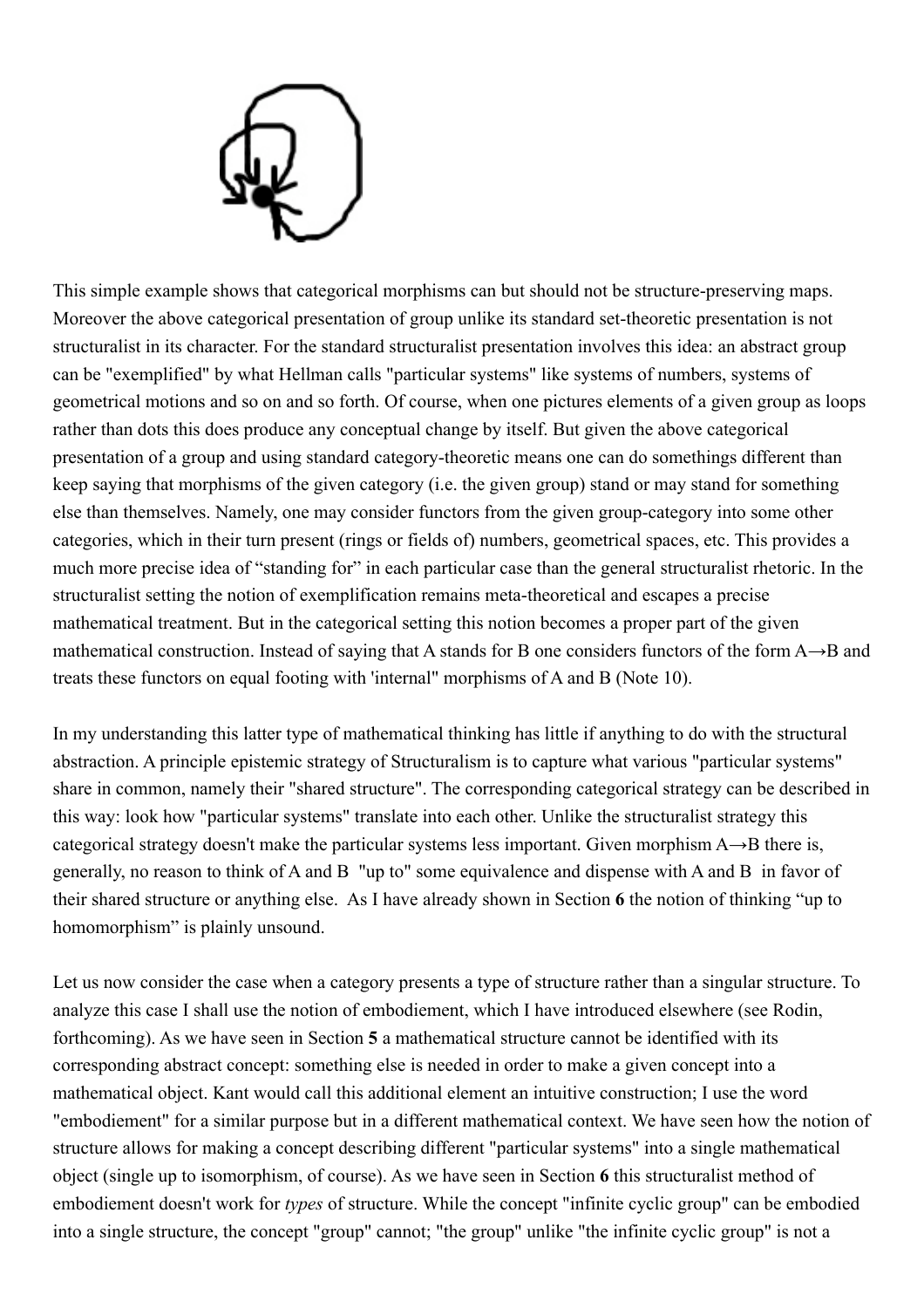name of unique (up to isomorphism or otherwise) mathematical object. However the *category* of (all) groups is a single mathematical object like number 3, the infinite cyclic group or, say, the Euclidean plane. Each of these objects has a "many-splendored existence" (to use MacLane's word), so its singleness must be understood appropriately. But I want now to stress a different point: the way in which all isomorphic cyclic groups are made into a single object with the notion of structure and the way in which all groups are made into a single object with the notion of category are essentially different. While the former involves the structural abstraction the latter involves a different kind of abstraction, which I shall call *categorical*. Roughly, the categorical abstraction amounts to the following: one forgets about the fact that groups have elements and consider only how they map to (i.e. transform into) each other with appropriate morphisms; a relevant notion of element is recovered in this categorical setting only later on. Obviously the two kinds of abstraction are quite different. I shall say more on the categorical abstraction in the Conclusion.

A category in which morphisms (including identity morphisms) form a set (in the technical sense of the term) is called *small*. Small categories can be thought of as structures on their own. The corresponding type of structures is defined straightforwardly: one takes a set of of elements called morphisms, introduces appropriate primitive relations on this set and spells out the needed axioms (see the next Section for more details). Thus small categories like groups can be thought of as structures of a specific type. Noticeably this straightforward approach doesn't go through in the case of large categories corresponding to types of structures - think again of the category of groups or the category of all small categories. Since morphisms of such categories form classes which are not sets they cannot be described as structured sets. Although this may look like a minor technical difficulty, which can be resolved by an appropriate generalization of the usual notion of structure, this difficulty provides an additional evidence that the structural approach, generally, doesn't work in Category theory. Instead of thinking of categories as structures (or generalized structures) of a particular type it seems me more reasonable to reverse the order of ideas and think of structures as categories or categorial constructions of a particular type. An immediate suggestion would be to identify structures with small categories. A more elaborated suggestion due to Lawvere (a personal talk) is to identify a structure with a functor from a small category to a large "background" category, say, that of sets.

To conclude this Section let me stress that categories don't always represent particular structures or particular types of structure. Examples of this latter kind are today so popular only because they connect the new categorical mathematics with the older structuralist mathematics, which is nowadays widespread and wellestablished. But the categorical mathematics also involves concepts and constructions that have been first developed in a categorical setting, for example that of Grothendieck topology. One may expect that the further development of categorical mathematics will make such "purely categorical" concepts better known and more useful in various branches of mathematics; then the link between the categorical mathematics and its structural predecessor will become a historical and philosophical rather than mathematical issue.

#### **9. "The category of categories"**

The idea of categorical foundations amounts to taking the notions of category, functor and/or some other related categorical notions as primitive and recovering the rest of mathematics on this basis. What are possible ways of realizing this project? In which precise sense one can consider category-theoretic notions as primitive? A way to do this, which immediately suggests itself, is to use in categorical foundations a modern version of Hilbert-style axiomatic method after the example of standard set-theoretic foundations.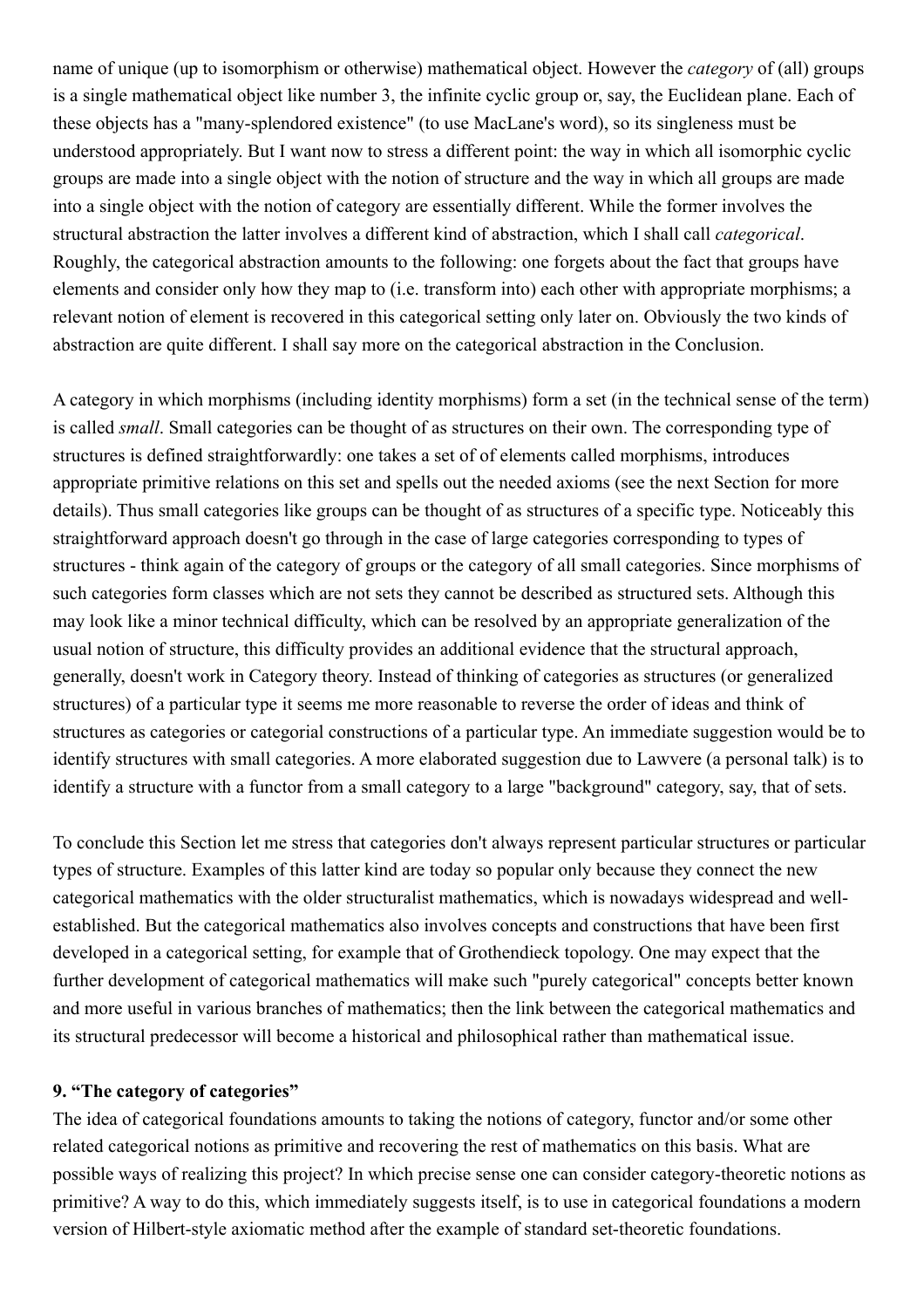Consider a class of things called morphisms and three primitive relations: one that associates with every given morphism its source, one that associates with every given morphism its target and, finally, one that associates with some (ordered) pairs of morphisms a third morphism called the composition of the given two morphisms. Then we need axioms to ensure that sources and targets of morphisms behave as identity morphisms (i.e. as *objects*), that two given morphisms are composable if and only if the target of the first morphism coincides with the source of the second morphism, and some other similar axioms. Finally we should assume that the composition of morphisms is associative. For the full list of such axioms I refer the reader to (Lawvere 1966). The axiomatic theory just described this author calls the *elementary theory of abstract categories*.

This Lawvere's paper begins as follows:

In the mathematical development of recent decades one sees clearly the rise of the conviction that the relevant properties of mathematical objects are those which can be stated in terms of their abstract structure rather than in terms of the elements which the objects were thought to be made of. The question thus naturally arises whether one can give a foundation for mathematics which expresses wholeheartedly this conviction concerning what mathematics is about, and in particular in which classes and membership in classes do not play any role.

We see that Lawvere embraces Mathematical Structuralism here but at the same time rejects set-theoretic (and even more general class-based) foundations of mathematics. Since the Hilbert-style axiomatic method is essentially structural (see Section **3** above) Lawvere's method of building his *elementary theory of abstract categories* perfectly fits his announced purpose. After the introduction of the axioms of the *elementary theory* and providing some definitions on their basis Lawvere says:

By a category we of course understand (intuitively) any structure which is an interpretation of the elementary theory of abstract categories, and by a functor we understand (intuitively) any triple consisting of two categories and a rule *T* which assigns, to each morphism *x* of the first category, a unique morphism  $xT$  of the second category in such a way that ... [follow the conditions of being "structure-preserving" ]

A problematic aspect of this first part of the paper concerns Mayberry's argument who claims that Lawvere's *elementary theory* like any other theory built with the Hilbert-style axiomatic method requires some primitive (non-axiomatic) notion of collection, which cannot be identified with that of category (Mayberry 2000). The argument implies that the *elementary theory* and the corresponding elementary notion of category cannot be a genuine foundation. I agree with Mayberry on this point (this follows from my understanding of the relationships between Structuralism and Set theory explained in the beginning of Section **5**) but unlike Mayberry I think that such primitive notion of collection is dispensable in foundations of mathematics along with the Hilbert-style structural axiomatic method itself. In what follows I shall sketch a different version of axiomatic method that seems me more appropriate for categorical foundations. Let me now return to (Lawvere 1966).

Lawvere's *elementary theory* is a preparatory step towards another theory of categories, which Lawvere calls *basic theory*. I claim that unlike the *elementary theory* the *basic theory* is not structural, at least not in a similar sense. If I am right this shows that the main content of (Lawvere 1966) in fact doesn't agree with the structuralist agenda announced by the author in the beginning of this paper: Lawvere begins his paper with a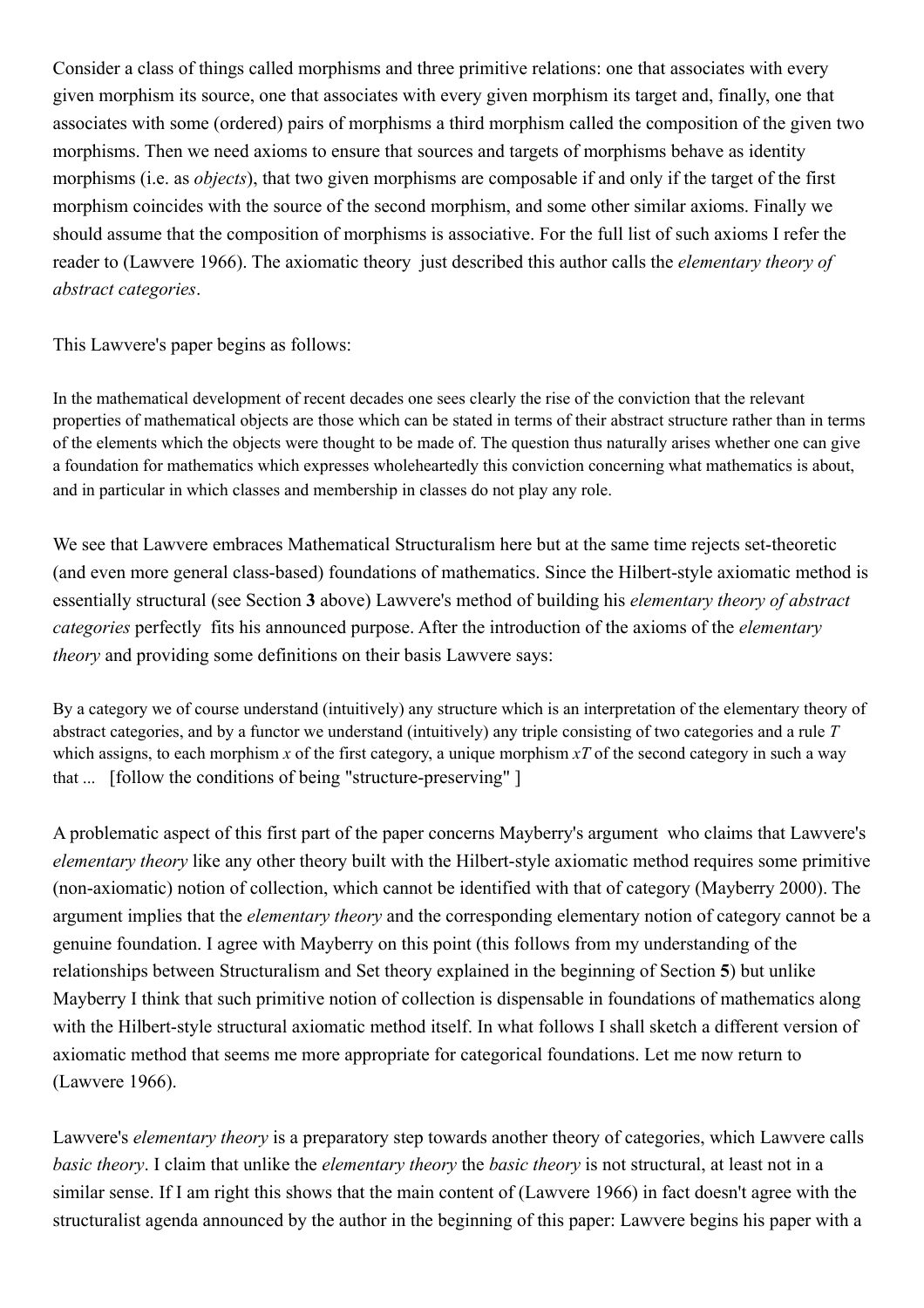structural reasoning but then proceeds with a very different agenda, which can be described as genuinely categorical.

The *basic theory* begins with a re-introduction of the notion of functor:

Of course, now that we are in the category of categories, the things denoted by the capitals will be called categories rather than objects, and we shall speak of functors rather than morphisms.

This may sound like a mere terminological convention (rather than an alternative definition) but in fact it signifies a sharp change of the viewpoint. The idea is now the following: given a preliminary notion of category (through the *elementary theory*) conceive of category *C* of "all" categories; then pick up from *C* an arbitrary object *A* (i.e. an arbitrary category) and finally specify *A* as a category by internal means of *C* stipulating additional properties of *C* when needed. More precisely it goes as follows (I omit details and streamline the argument). Stipulate the existence of terminal object *1* in *C*, i.e. the object with exactly one incoming functor from each object of  $C$ . Then identify objects (= identity functors) of  $A$  as functors in  $C$  of the form  $I \rightarrow A$ . Stipulate also the existence of initial object  $\theta$ , i.e. the object with exactly one outgoing functor into each object of *C*. Then consider in *C* object 2 of the form  $0 \rightarrow 1$  and stipulate for it some additional properties among which is following: *2* is *universal generator* which means that

G (generator): for all *f*, *g*:  $A \Rightarrow B$  and  $f \neq g$  there exist *x* such that *x*:  $2 \rightarrow A \Rightarrow B$  and  $xf \neq xg$ 

and

U (universal): if any other category *N* has the same property than there are  $y$ , *z* such that  $y$ , *z*:  $2 \rightleftharpoons N$ and  $yz = 2$ .

This allows Lawvere to identify functors (morphisms) of *A* as functors of the form  $2 \rightarrow A$  in *C*. The fact that 2 is the universal generator (as follows from the above definition it is unique up to isomorphism) assures that categories are determined "arrow-wise": two categories coincide if and only if they coincide on all their arrows. This new definition of functor also allows one to make a sense of the notion of a *component* of a given functor of the form  $h: A \rightarrow B$ , which in the *elementary theory* is understood as a map *m* sending a particular morphism *f* of *A* into a particular morphism *g* of *B* . In the basic theory *m* turns into this commutative triangle (Note 11):



This, once again, significantly changes the whole perspective: categories and functors are no longer built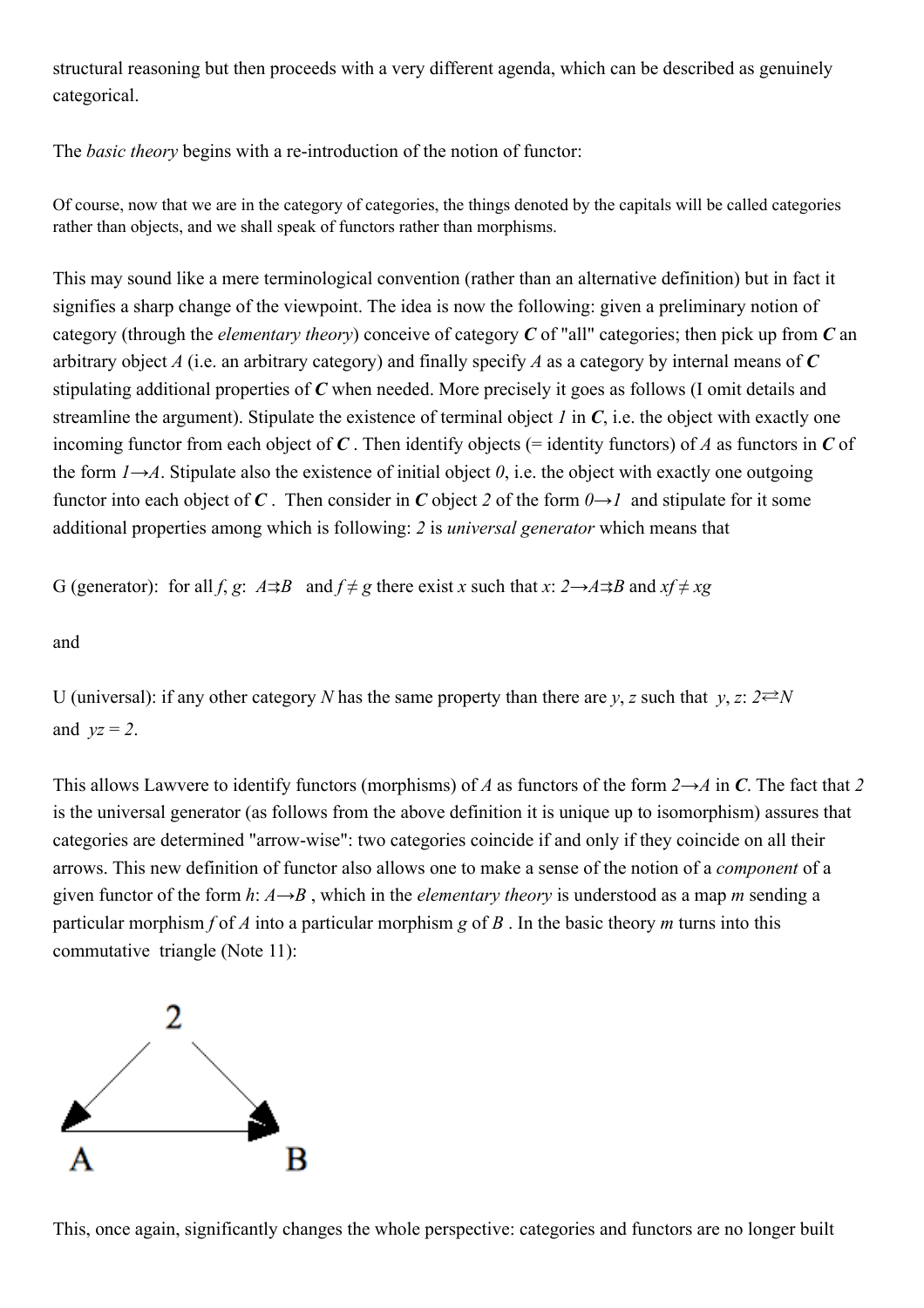"from their elements" but rather "split them into" their elements when appropriate. Although the notion of functor as a structure-preserving map can be recovered in this new context it no longer serves for defining the very notion of functor. Rule *T* used by Lawvere for defining functors in the *elementary theory* disappears in the *basic theory* without leaving any trace.

Further consider this triangle which Lawvere denotes *3* :



(it should satisfy a universal property which I omit.)

*3* serves for defining composition of morphisms in our "test-category" *A* as a functor of the form  $3 \rightarrow A$  in *C*. Finally, in order to assure the associativity of the composition Lawvere introduces category *4* that is pictured as follows:



(The associativity concerns here the path  $0 \rightarrow 1 \rightarrow 2 \rightarrow 3$ )

This construction provided with appropriate axioms makes *A* into an "internal model" of the *elementary theory* in the following precise sense: If *F* is any theorem of the *elementary theory* then "for all *A*, *A* satisfies *F*" is a theorem of the *basic theory* (Note 12).

## **10. Functorial semantics and Sketch theory**

In order to see that Lawvere's basic theory unlike his elementary theory is not based on structuralist principles, and then to get an idea of non-structuralist principles behind this theory, it is instructive to take into consideration two similar approaches: *functorial semantics* developed by the same author elsewhere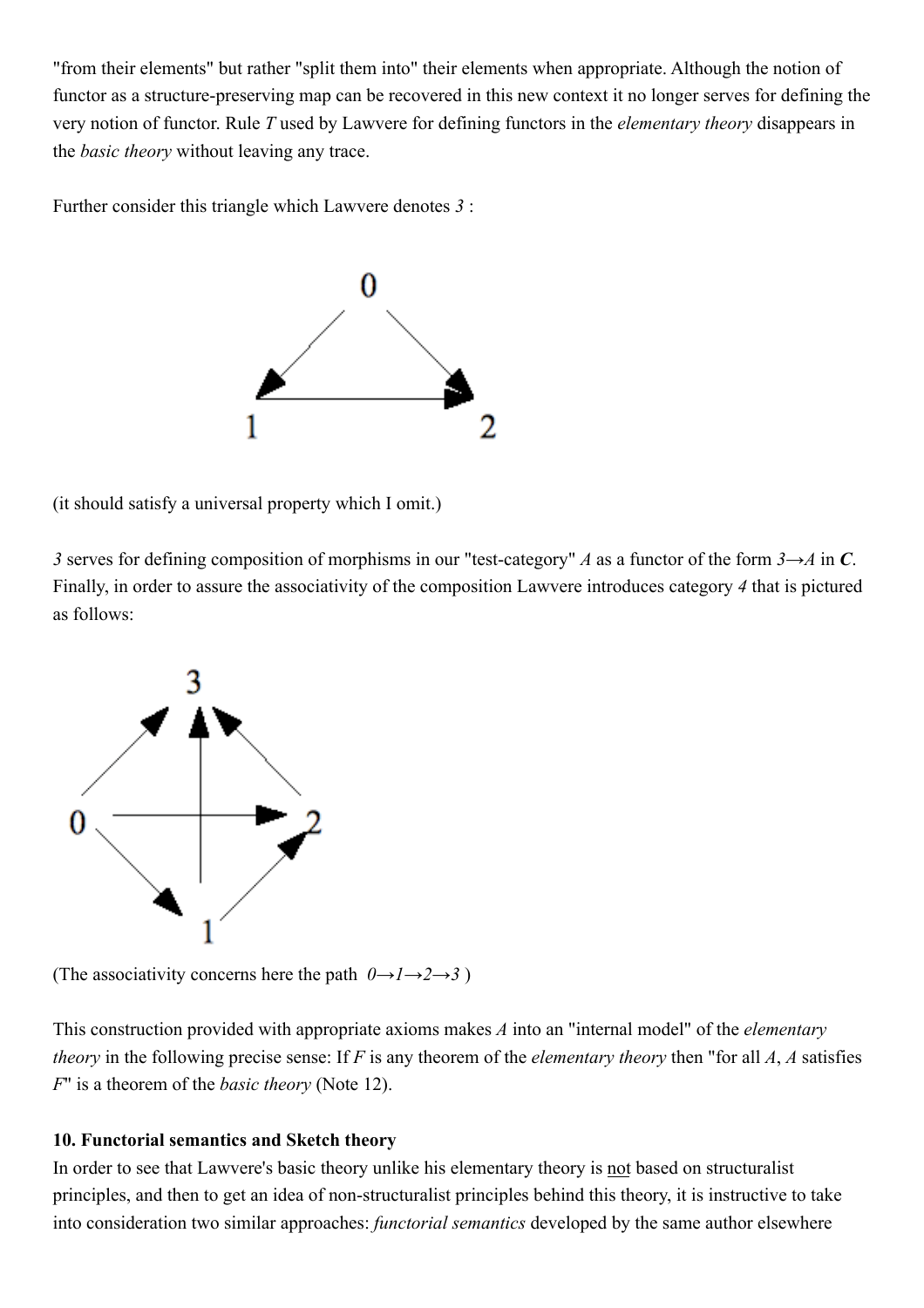(Lawvere 1963-2004) and *Sketch theory* founded by Ch. Ehresmann in 1960-ies and later developed by other people (see Wells 1993 for an overview and further references).

Functorial semantics involves the presentation of mathematical theories as categories of a special sort; models of a given theory are functors from the theory to the background category of sets or another appropriate topos. The very idea of "interpretation" or "realization" of a given theory in a set-theoretic background obviously comes from the standard (due to Tarski) Model theory. Lawvere's functorial semantic can be seen as a category-theoretic version of the same basic construction. However as we shall now see this technical update comes with a significant revision of the structuralist background behind Tarski's Model theory, which this later theory inherits from Hilbert's notion of axiomatic method.

In order to determine a theoretical structure an axiomatic theory should be *categorical* , i.e. to have models that are all isomorphic. (Beware that this older sense of the term "categorical" has nothing to do with Category theory!). True, not all axiomatic theories built by the standard method satisfy this requirement; also true, non-categorical theories are usually not disqualified solely on this basis. Anyway in the standard setting the categoricity of axiomatic theory is commonly (and usually as a matter of course) viewed as an epistemic gain while the lack of categoricity is viewed as a problem. As far as one commits oneself to Structuralism such attitude is understandable: when a set of axioms fails to specify a model up to isomorphism it fails to specify a structure. Saying that a non-categorical theory determines many structures rather than one structure is somewhat misleading because such a theory, strictly speaking, doesn't specify any structure at all (cf. Section **3** above).

In the case of Lawvere's functorial semantics the structuralist pursuit of categoricity turns into an absurdity. For the purpose of this construction is to produce a workable category of models rather than just one model up to isomorphism. In the functorial setting a theory determines a category, not a structure. This makes the structuralist thinking behind the axiomatic method as expressed by Hilbert in the above quote (Section **3**) irrelevant. In the new setting

The theory appears itself as a generic model. (Lawvere 1963 - 2004, Commentary of 2004)

This means that the older structuralist distinction between abstract "formal" axiomatic theories, on the one hand, and their semantic, on the other hand, doesn't apply; what distinguishes a theory form its (other) models is its generic character rather than formal or abstract character.

The setting of Sketch theory is similar to that of Lawvere's functorial semantics but in the former case generic categories are designed as "generic shapes" or "generic figures" rather than axiomatic theories. Unlike the case of functorial semantics such generic categories are not supposed to have logical properties; in some approaches sketches are not even categories but directed graphs with an additional structure. It seems natural to think of sketches as "proto-structures" but this is somewhat misleading as far as the usual notion of structure is concerned. A sketch doesn't represent a bunch of isomorphic systems but generates nonisomorphic systems (its models). These generated systems share their shape not in in the same sense, in which different systems are told to share the same mathematical structure. In fact they share a shape in a more straightforward sense: the given sketch is their common source. To "have the same source" is obviously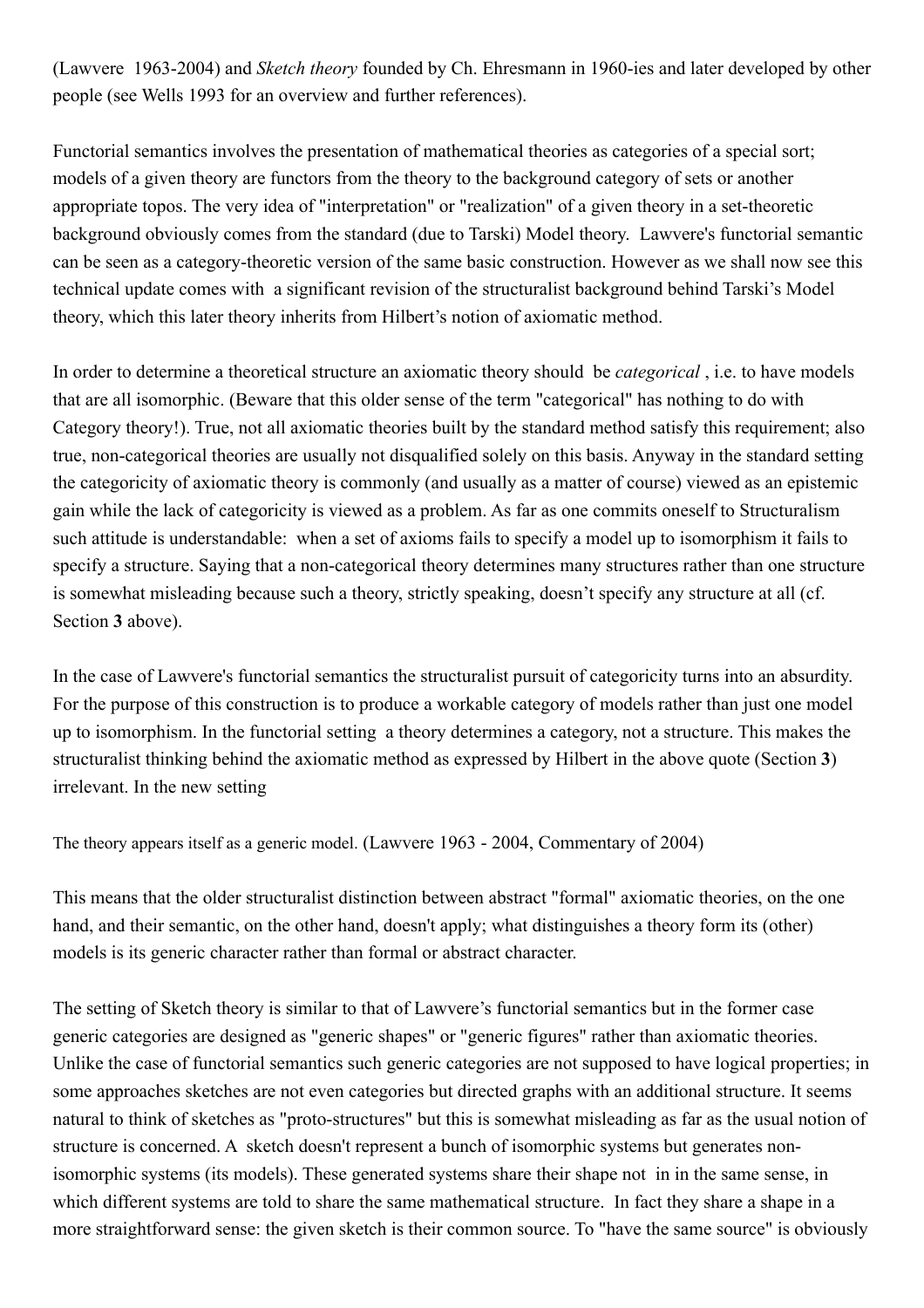an equivalence relation but this particular equivalence relation doesn't support anything like the structural abstraction. Unlike a shared structure a shared sketch is concrete (it is usually even supposed to be finite and easily pictured) while things generated by a sketch can be indeed described as abstract structures in the older sense because they are usually distinguished only up to isomorphism! Thus Sketch theory turns Structuralism upside down (Note 13) and in certain aspects reminds of more traditional ways of doing mathematics. Euclid's geometrical universe is generated by two generic figures, namely, the straight line and the circle, which is tantamount to saying that every geometrical object is constructed by ruler and compass. The analogy seems me straightforward.

# **11. Categorical foundations**

Whether or not the new categorical approach to theory-building differently realized in functorial semantics, Sketch theory and the *basic theory* of (Lawvere 1966) can compete with the standard Hilbert-style structural approach depends on whether or not the categorical approach is self-sustained. The considered constructions doesn't allow one to claim that this is indeed the case: we have seen that Lawevere's *basic theory* depends on the structural *elementary theory*, functorial semantics is developed by this author similarly in two steps, and Sketch theory in its existing form uses Set theory and usually doesn't make foundational claims at all. I shall not present here an accomplished version of (non-structural) categorical foundations but try to specify what remains to be done in order to accomplish this project.

Let's see what the first structural layer of (Lawvere's 1966) serves for. First of all it helps Lawvere to introduce the notion of category, on which the *basic theory* further elaborates. In order to see that the notion of category can be first introduced without the structural *elementary theory* remind the following feature of the standard set-theoretic foundations: to build an axiomatic theory of sets like ZF one needs a pre-theoretical notion of set or collection to begin with (cf. Mayberry's argument in Section **9** above). Axioms of Set theory make this pre-theoretical notion of collection more specific and more precise saving it from known paradoxes. But they don't produce sets *ex nihilo*. Categorical foundations can and should, in my view, be built similarly: one begins with an informal intuitive notion of category and then use it for making this very notion more precise and better behaved. Such circularity is not vicious in the case of sets and it is not vicious in the case of categories either.

It may be argued that unlike the notion of collection that can be illustrated with everyday examples like that of a set of chairs the notion of category requires a much higher level of mathematical abstraction. I think this is a wrong impression due to the fact that popular examples of categories involve topological spaces, vector spaces and similar things about which a beginner cannot possibly know. As far as categories are supposed to provide foundations of mathematics they should be certainly introduced differently. Remind that the notion of set also first emerged in rather involved mathematical contexts; the idea that a set of chairs falls under the same concept came about later with the project of set-theoretic foundations of mathematics (Note 14). The development of so-called "naive" notion of set was as much important for this project as the development of axiomatic theories of sets like ZF; the latter part of the project wouldn't be possible without the former. Categorical foundations of mathematics require a similar job. Let me now make an attempt to develop a primitive notion of category. It may happen that pushing the project of categorical foundations further forward will bring primitive categorical notions other than the standard notions of functor and category. Here I shall stick to the standard notions and only hint to some possible alternative developments, which in my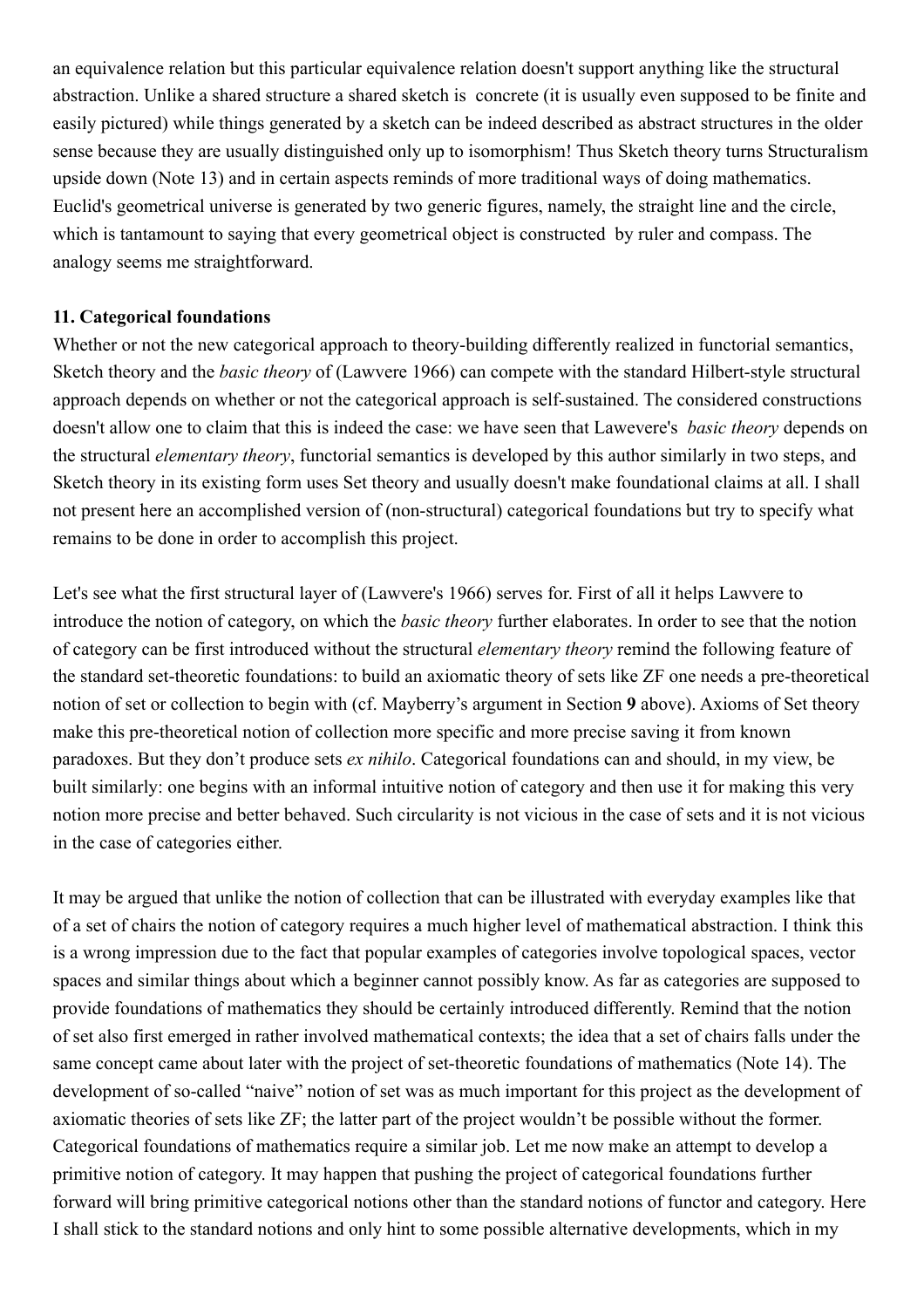view are worth studying.

Our basic concept will be that of *transformation* otherwise called *functor*. Spatial motion is an important example of transformation but it should be stressed that this case is special because any such motion (except a travel into a black hole) is reversible while a categorical functor is generally not (Note 15). So talking about transformations we shall also think about non-reversible transformations like that of a caterpillar's egg into a caterpillar into a butterfly. This example is helpful because the transformation in question is repeatable albeit irreversible. We need this sort of repeatability of our transformations since otherwise one cannot do with them anything like mathematics! (I'll say more about this in the Conclusion.) We shall use *arrows* for picturing transformations.



The next basic notion we need is that of *composition* of transformations: we postulate that some (but not all) transformations are composable (in a given order) and that their composition (when it exists) brings about another transformation. This operation can be equally thought of in terms of a *decomposition* of a given transformation into elements. For example, the transformation *h* of a caterpillar's egg into a butterfly is composed of the transformation *f* of the egg into the caterpillar and the transformation *g* of the caterpillar into the butterfly, in symbols  $h=fg$ . This composition can be represented by the following self-explanatory diagram:



Obviously one cannot compose *f* and *g* in the opposite order or compose any of *f*, *g* with *h*: such compositions are not available in the given example. Beware that the above description of composition is preliminary and incomplete as well as the description of the notion of functor given so far. A suggestive possibility, which I shall not explore here, is to treat the categorical composition as a transformation rather than introduce it as a separate primitive.

Next we introduce the notion of *stop* or "zero transformation"; we shall call stops *identity functors*, *objects* or *categories* interchangeably. We shall use *dots* to represent stops.We postulate that any transformation begins and ends with a stop, possibly the same. This strong assumption makes all our transformations in a sense discrete. Perhaps lifting this assumption may give us generalized notions of functor and category but as I have promised I shall stick here to its usual well-established version.

Transformation *f* from the above example begins with stop *e* (the egg) and ends up with stop *c* (the caterpillar). However pointing to the source and the target of a given transformation, generally, does not determine this transformation: given two stops there are, generally, more than one transformation between them in a chosen direction: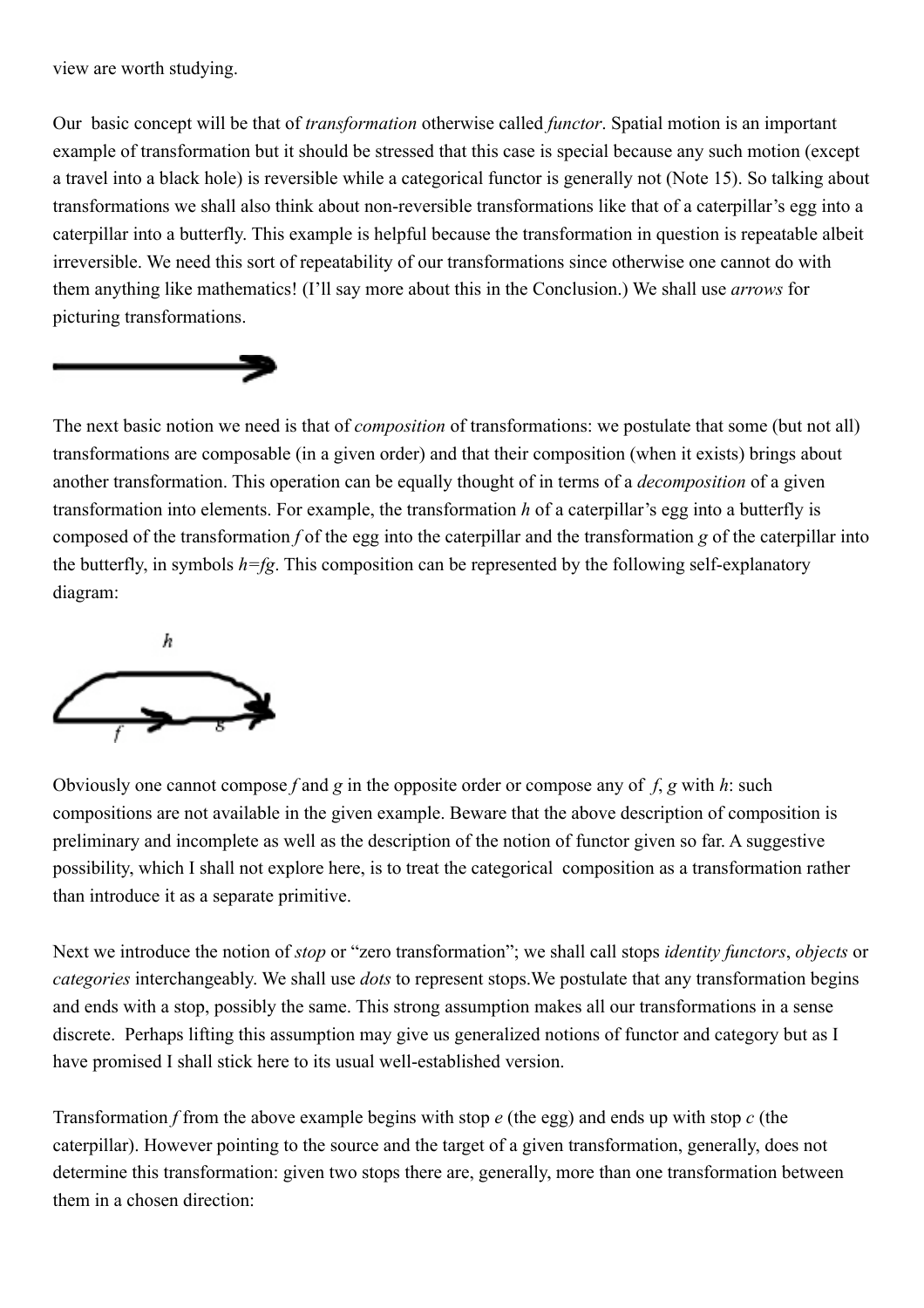

What matters is not only where a given transformation begins and where it ends but also how it goes. To read the above diagram correctly one shouldn't introduce into it additional points for free. The two arrows shown at this diagram are not supposed to be determined point-wise; they share all their points, namely their source and their target, and yet they are different.

The notion of composition introduced earlier helps us to give this more precise definition: A stop *i* as a transformation such that  $f_i = f$  and  $ig = g$  whenever compositions  $f_i$  and  $ig$  exist. Now we are in a position to formulate the condition of composability of transformations more precisely: transformations *f* and *g* are composable if and only if one of these transformations begins exactly where the other transformation ends; "where" refers here to a particular stop. To complete this intuitive introduction of basic categorical concepts one needs only to add that the composition of transformations is associative. A category is just another word for a stop. Notice that in the proposed setting the notion of functor is more fundamental than that of category.

Usually a category is defined as a class of objects provided with a class of classes of maps ("map" is another word for transformation) corresponding to all ordered pairs of objects. Then follow examples of categories like the category of all sets, all groups, etc. (I have described the notion of category in this way in the beginning of Section **7**.) This approach is not appropriate for categorical mathematics for two reasons: first, because the primitive notion of class is both unwanted and unnecessary here and, second, because in the categorical mathematics all categories are categories of categories rather then categories of anything else. The following analogy with the set-theoretic mathematics helps to clarify this important point. As far as the notion of set is not supposed to provide a foundation for mathematics one thinks of sets after examples of sets of numbers, sets of points and the like. But in a foundational axiomatic theory of sets like ZF there is no other sets but sets of sets and every mathematical object like a number or a point is supposed to be a set. Similarly in a foundational axiomatic theory of categories there is no other categories but categories of categories and every mathematical object is supposed to be a category. Interestingly in my proposed setting there is no place for anything like "the" category of categories, i.e. the totality of all categories. In fact Lawvere's *basic theory* doesn't require such a thing. It is sufficient for it to stipulate the existence of categories *0*, *1*, *2*, *3*, *4* and the corresponding functors using the preliminary intuitive notions of category and functor introduced as suggested above.

The reader may have noticed that I avoid using the term "morphism" in this part of the paper. I do this for two reasons. First, because this term suggests thinking of transformations as structure-preserving map, which is irrelevant in the given context. Second, because the term "functor" is commonly used to denote a transformation of categories and all the transformations I am talking about are indeed transformations of categories.

We see that the notion of category can be introduced informally just like the notion of collection, and that the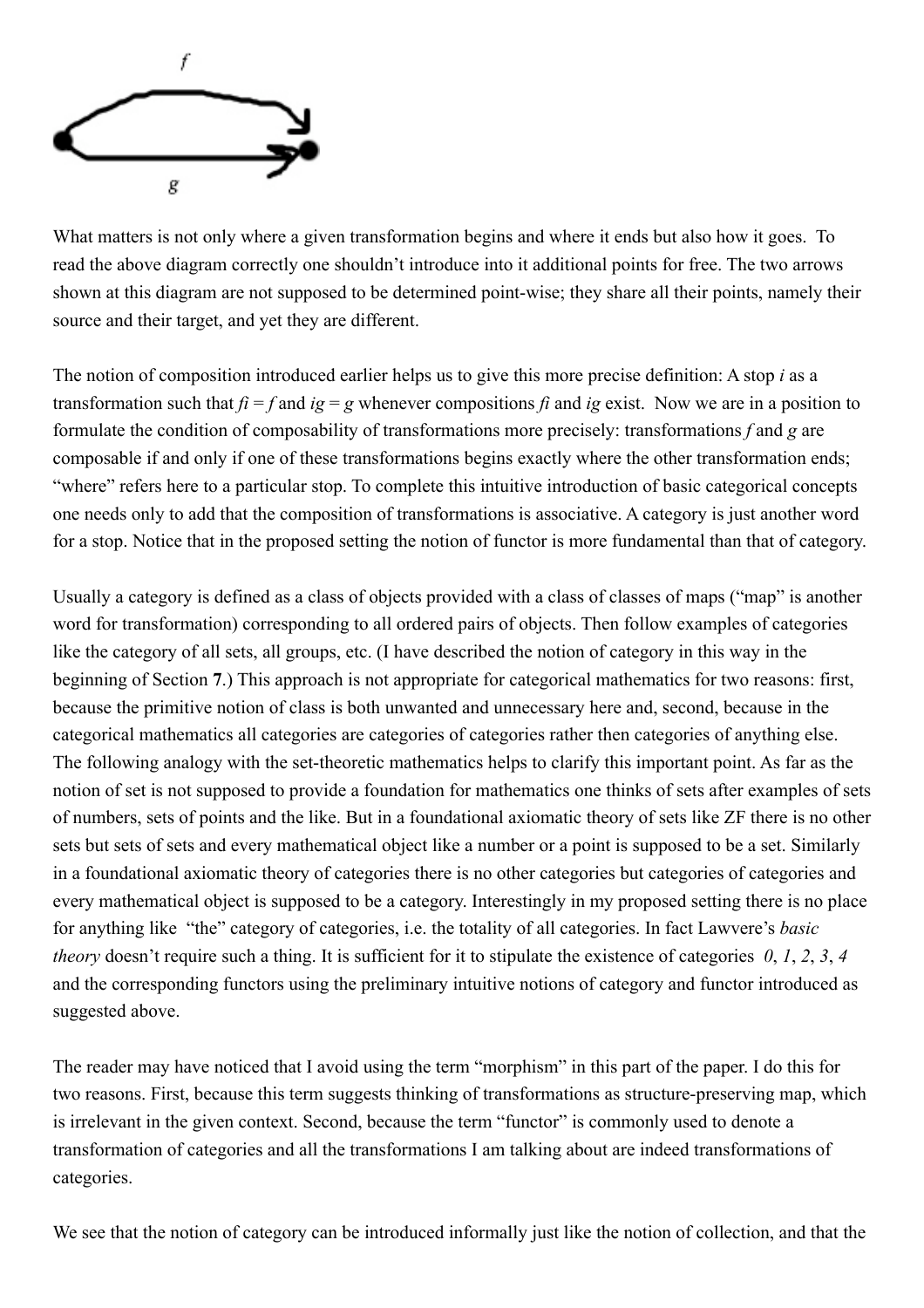former notion doesn't require the latter for its introduction. However this preliminary step doesn't complete the task of building categorical foundations. We still need Lawvere's *basic theory* or something similar for making our notions of functor and category more explicit. At this crucial step we cannot any longer proceed with purely intuitive considerations but need some logical means for making precise definitions and proving basic facts. I shall not try to complete this technical part of the job in this paper but only describe some possible strategies of doing this. One possible strategy is to push the informal considerations further forward and get the notion of cartesian closed category or topos, so one may use its internal logic for specifying the categories *0*, *1*, *2*, *3*, *4* and developing the rest of the *basic theory*. Another possible solution that seems me more promising is to develop the "language of diagrams" used by Lawvere in his *basic theory* into a genuine logical syntax in the vein of (Wells&Bagchi, forthcoming) and (Diskin&Wolter, forthcoming). Both these strategies involve a new understanding of the role of logic in foundations of mathematics. In categorical foundations logic is conceived as a machinery of inference strongly dependent on the underlying mathematical setting, not as a self-standing system of universal laws of reasoning. This change of the traditional conception of logic is analogous to the change of the traditional conception of geometry occurred in 19th century when people stopped thinking about "the" geometrical space as a universal container of geometrical objects and learned to think about spaces as geometrical objects and about geometrical objects as spaces (with the notion of intrinsic geometry of a given geometrical object). In the first half of 20th century people learned to think about systems of logic as objects living in larger meta-logical frameworks. Category theory showed how one can think about objects (i.e. appropriate categories) as systems of logic (with the notion of internal language of a given category, see Lambek&Scott 1986 for details). This reciprocal move that allows one to avoid the bad infinity of meta-meta.....-logic and met-meta....-mathematics in foundations of mathematics has a great philosophical importance.

To conclude this brief discussion of categorical foundations I would like to stress once again that the success of any particular foundation of mathematics crucially depends on its contribution to the progress of mathematics and more generally to the progress of science. Saying this I don't count the renewal of foundations as a part of this progress (see the Introduction) but consider effects of this renewal on the rest of mathematics and science. Set-theoretic structural foundations of mathematics performed very well in this sense before they became an obstacle for further progressive developments. It is perhaps too early to judge categorical foundations from this viewpoint but the abundance of categorical methods in the today's research mathematics apparently promise categorical foundations a good future.

In eyes of a working mathematician the claim that every mathematical object is a category may sound like a philosophical absurdity just like the often repeated claim that every mathematical object is a set. In the following Conclusion I shall make a step toward the common sense of the working mathematician by showing how the categorical viewpoint in and on mathematics allows for seeing beyond the categorical foundations *per se*.

#### **12. Conclusion: a categorical viewpoint in and on mathematics**

I hope having convinced the reader that the project of categorical foundations requires a new philosophical view on mathematics, which the traditional Structuralism cannot possibly provide. Let me now try to summarize this new categorical view by contrasting it against the structuralist view. What matters in the categorical mathematics is how mathematical objects and constructions transform into each other, not what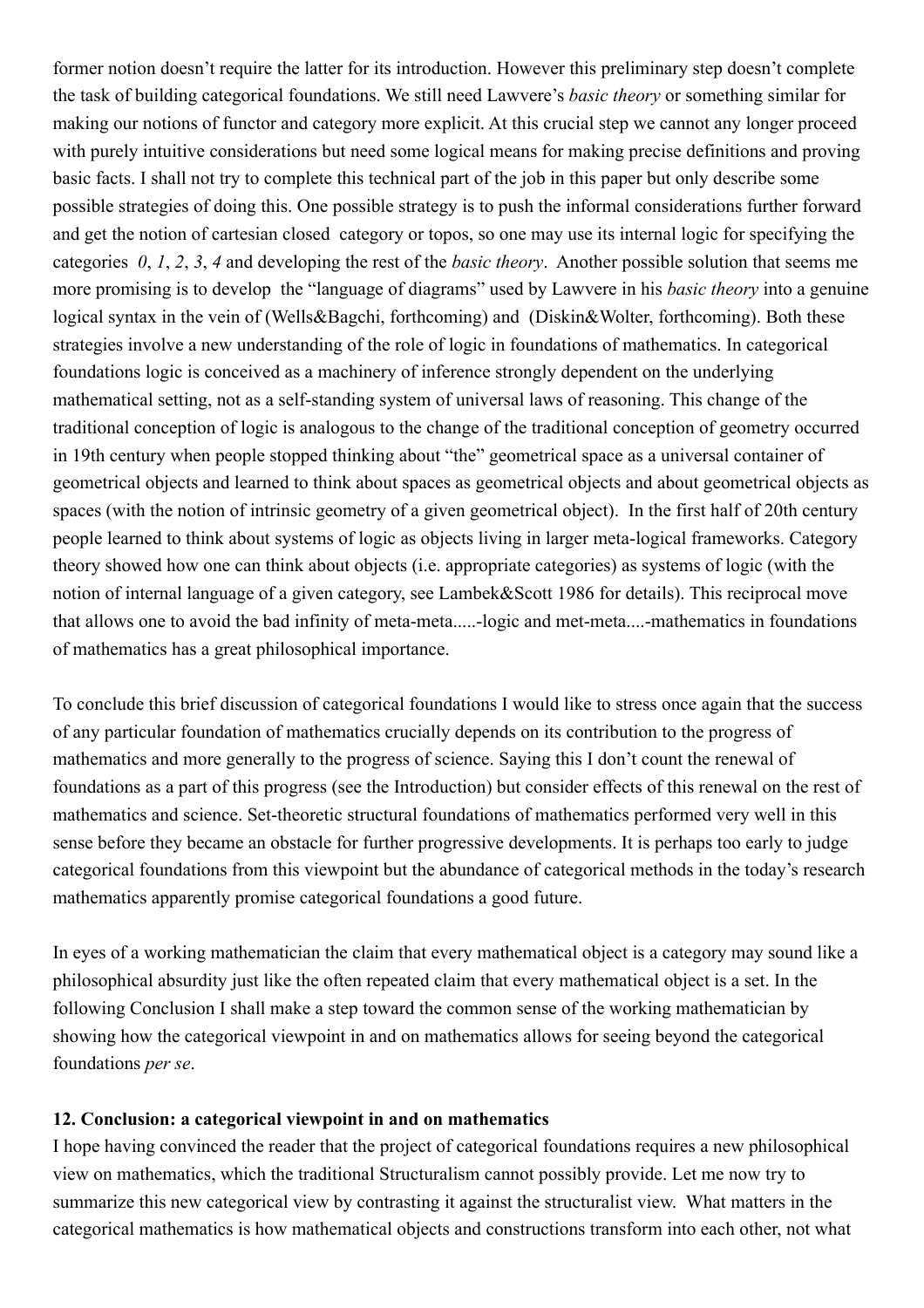(if anything) remains invariant under these transformations. So categorical mathematics is a theory of abstract transformation, not a theory of abstract form. A theory in categorical mathematics is a generic model (Lawvere) rather than a scheme (Hilbert).

The categorical view on mathematics - as distinguished from categorical foundations of mathematics in the sense of the previous Section - suggests a new understanding of the role of history of mathematics in mathematics itself. In the above Introduction I have argued that older and recent formulations of Pythagorean theorem cannot be identified through a merely linguistic translation. Here I strengthen this claim as follows: different versions of this theorem don't share any invariant content; such invariant content is not necessary in order to qualify these formulations as formulations of the same theorem. For the reader's convenience I quote here this example again:

(1) In right-angled triangles the square on the side subtending the right angle is equal to the squares on the sides containing the right angle. (Euclid's *Elements*, Proposition 1.47)

(2) If two non-zero vectors *x* and *y* are orthogonal then  $(y - x)^2 = y^2 + x^2$ . (Doneddu 1965, p.209, slightly modified as explained in Note 2)

Since there is no linguistic translation between (1) and (2) one may look for a translation of a different sort. Such translations certainly exist but (and this is crucial for my argument) they all go into one direction, namely from (1) to (2)! There are many ways in which Euclid's geometry can be interpreted in modern terms, (Doneddu 1965) is just one way of doing this among many others. But there is evidently no way to spell modern geometry in Euclid's terms. (As I have explained in the Introduction we must talk here about translation between corresponding theories, not only about translation between separate propositions.) Our history in general and our intellectual history in particular is oriented: there is no symmetry between the past and the future. Since sound translations between (1) and (2) go in one direction none of them is reversible. According to the argument given in the Section **6** this implies that no such translation allows for the identification of an invariant. Thus the existence of sound translations between theories doesn't imply that these theories share anything like an invariant content. There is no essence, no conceptual core preserved by the translation of (1) into (2). But why in this case we count them as different versions of the same theorem?

My answer is this: the Pythagorean theorem (as distinguished from its formulations by Euclid and Doneddu) is a particular component of the translation of Euclid's geometry into modern terms proposed by Doneddu, which takes (1) into (2). I have in mind the categorical notion of component of functor explained above in the Section **9**. *Mutatis mutandis* a similar criterion of identity can be applied to theories and to particular mathematical objects. As far as we are talking about translations like (Doneddu 1965), which are made with the intent to modernize older mathematical contents, my proposed understanding of the identity of this content amounts, roughly, to the identification of this content with its conceptual history. From this point of view different versions of the Pythagorean theorem produced at different times with different foundations can be described as different temporal stages of the same conceptual entity (i.e. the same collective intellectual process) persisting through time. Noticeably this persisting entity doesn't reduce to the set of its temporal stages because such reduction forgets about translations between these stages, which from my categorical viewpoint are the most essential. A mathematical notion is not a set of its temporal stages but a category of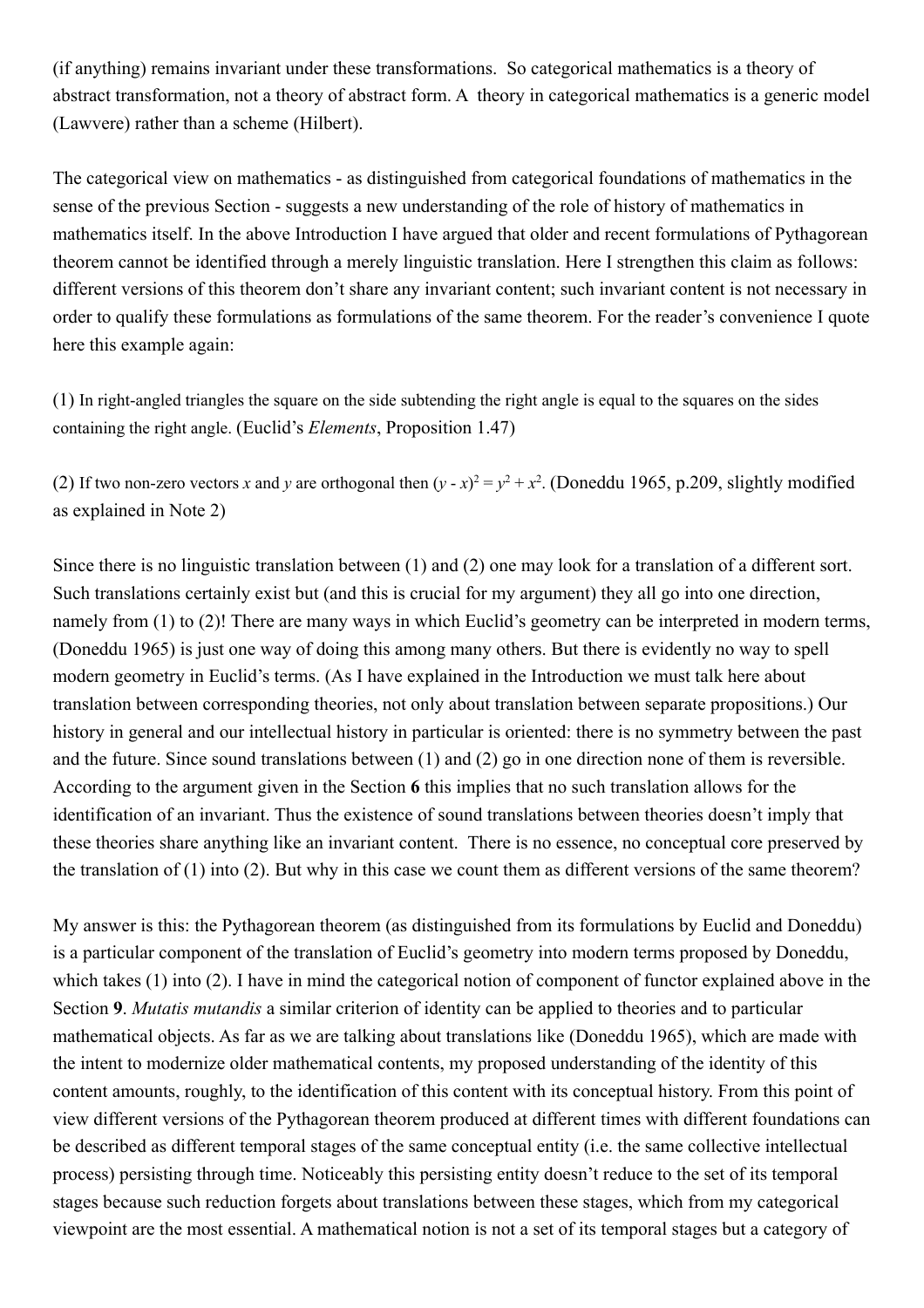translations between these stages. I would like also to stress that in spite of the tendency to consensus alternative foundations of mathematics and alternative theories based on these different foundations can be well developed by contemporaries. So what has been just said about translations between mathematical theories produced at different epochs also applies to alternative contemporary approaches (Note 16).

The reader may wonder if promoting categorical foundations of mathematics and insisting on the importance of the pedagogical aspect of foundations (in the above Introduction) I suggest another radical reform of school mathematics similar to that suggested by enthusiasts of set-theoretic structural mathematics in 1960ies. This latter reform undertaken simultaneously in many countries and known in the US under the name of New Maths was an attempt to comply the elementary mathematical education with the current views on foundations: kids were supposed to learn about sets and elementary structures rather than solve traditional geometrical problems with compasses and ruler and the like (Adler 1972). Later this reform was commonly recognized as a pedagogical failure (Kline 1973).

Although basic elements of Category theory just like elements of Set theory can be learned at early stages of mathematical education (see Lawvere&Schanuel 1997) the categorical view on mathematics outlined above suggests a different pedagogical strategy. An average today's elementary mathematical textbook presents a mixture of patterns of mathematical reasoning coming from various historical epochs: it usually contains some elements of Euclid-style synthetic geometry, some Cartesian-style elementary symbolic algebra, some oldish analytic geometry, some elements of Set theory. In my view such a diversity of styles and contents is quite justified because older approaches continue play a role in today's mathematical practice. Pupils definitely need to learn something about older ways of doing mathematics, not just learn older mathematical contents presented in a recent fashionable form. In other words today's foundations of mathematics must have a historical dimension and include most significant older foundations. Remind Lawvere's words quoted in the Introduction concerning the role of foundations in clarifying the "origins and generals laws of development" of a science.

A major problem with such historical approach in mathematics education is that it appears to be incompatible with the usual notion of axiomatic method. Facing this problem today's textbooks written after the failure of the New Maths often compromise severely against the classical standard of systematicity without suggesting any replacement.

My proposed solution of this problem is this: a modern mathematical textbook should provide few different versions of axiomatic method rather than one. Basic patterns of Euclid-style, Cartesian-style, Hilbert-style and Bourbaki-style theory-building should be definitely included. Radical differences between these approaches should be articulated rather than hidden. The controversial dialectical nature of foundations of mathematics should be stressed rather then kept as a Pythagorean secret. Categorical foundations should be treated not only as a basis of an important part of recent mathematics but also as a means of organization the above diverse contents into a systematic whole. Teaching different ways of doing mathematics the teacher should show how to translate between mathematical contents developed on different foundations without trying to smooth the differences between these foundations. Given today's overwhelming flow of rapidly updating information such a translation skill is crucially needed in any domain of activity including mathematics. A coherent translation is possible even when no invariant structure is available.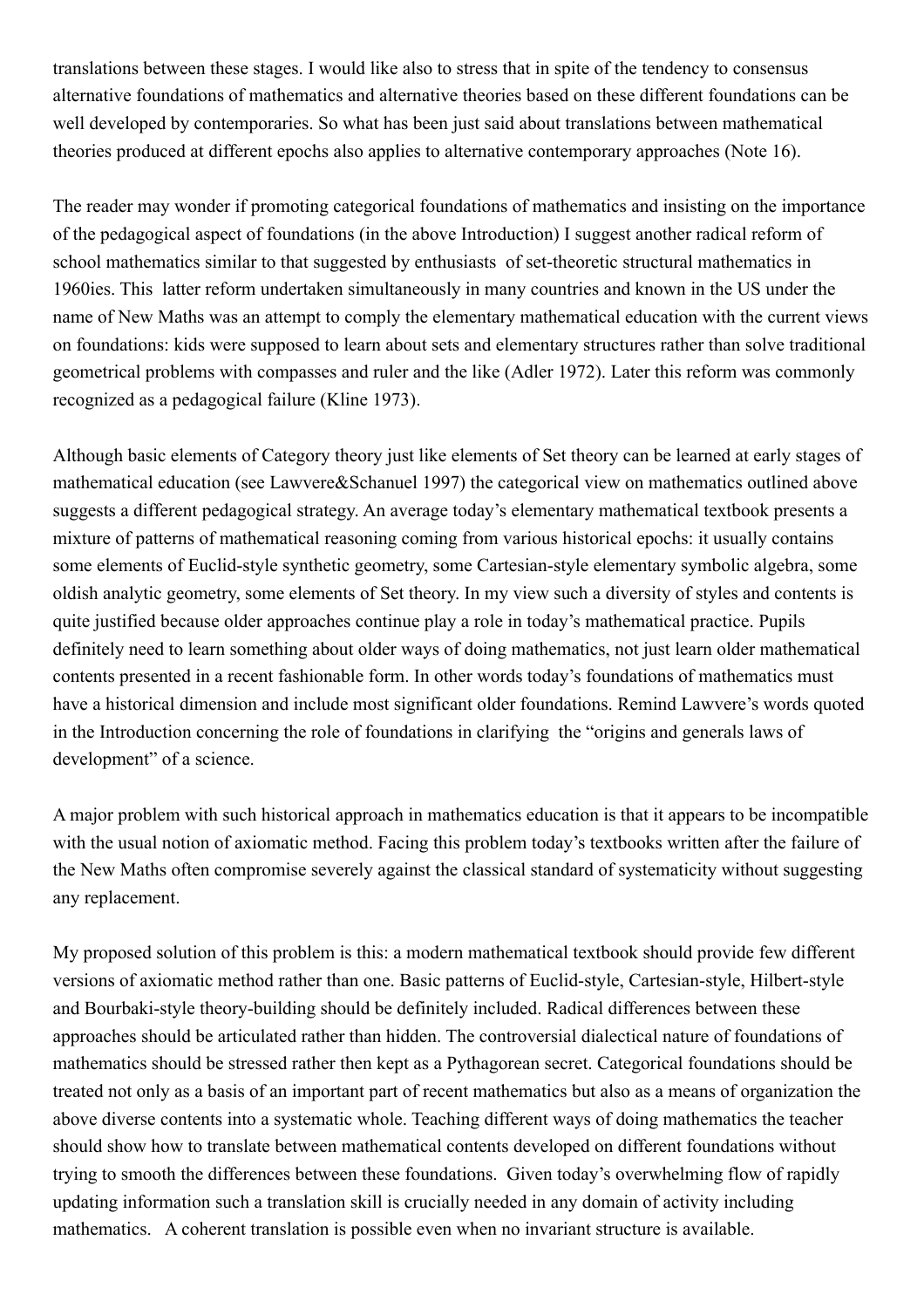# **Endnotes:**

# **Note 1**:

Euclid's *Elements* are often referred to as a typical example of canonical mathematical text. It is often said that until recently people used this book as a Bible of geometry. In fact this alleged dump habit never existed. To see this it is sufficient to look more precisely into book titled *Euclid's Elements*, which have been published before 19th century. One finds a surprisingly diverse literature under this title. Early publishers and translators of Euclid's *Elements* tried to produce a sound mathematical textbook rather than reproduce a canonical text. They didn't hesitate to improve on earlier editions of the *Elements* when they judged this appropriate. According to today's common standard the existing early editions of the *Elements* don't qualify as different versions of the same text. Any of these people could get today a copyright as the author of his *Euclid's Elements*. The notion of being an author is certainly changed since then.

Today's canonical Greek edition of Euclid's *Elements* has been produced by Heiberg and his assistant Menge only in the end of 19th century (see Euclides 1883-1886); noticeably these people were philologists, not mathematicians. So the idea to reproduce Euclid's text literally and translate it into modern languages "keeping its content invariant" is relatively recent; it is relevant to history of mathematics rather than to mathematics itself.

It should be also stressed that since 17th century (a modernized version of) Euclid's *Elements* was no longer the only geometry textbook on the market. Arnauld and some other authors produced their own original textbooks.

# **Note 2**:

The original version reads

Two non-zero vectors *x* and *y* are orthogonal if and only if  $(y - x)^2 = y^2 + x^2$ .

I use for my example only the "only if" part of the statement. Euclid counts the converse of his 1.47 as a separate Proposition 1.48. Doneddu makes both propositions into one theorem. I have modified Donnedou's theorem because this obvious difference is irrelevant to my argument.

## **Note 3**:

By structural mathematics I understand mathematics build on foundations complying with principles of Mathematical Structuralism. A canonical example of structural mathematics is given by (Bourbaki 1939 - 1983).

## **Note 4**:

We are now ready to spell the precise definition: an infinite cyclic group is a group with an infinite number of elements and such that any of its elements is generated by some distinguished element *g* and its inverse *g'*. A group is said to be generated by a set of its distinguished elements called *generators* when every element of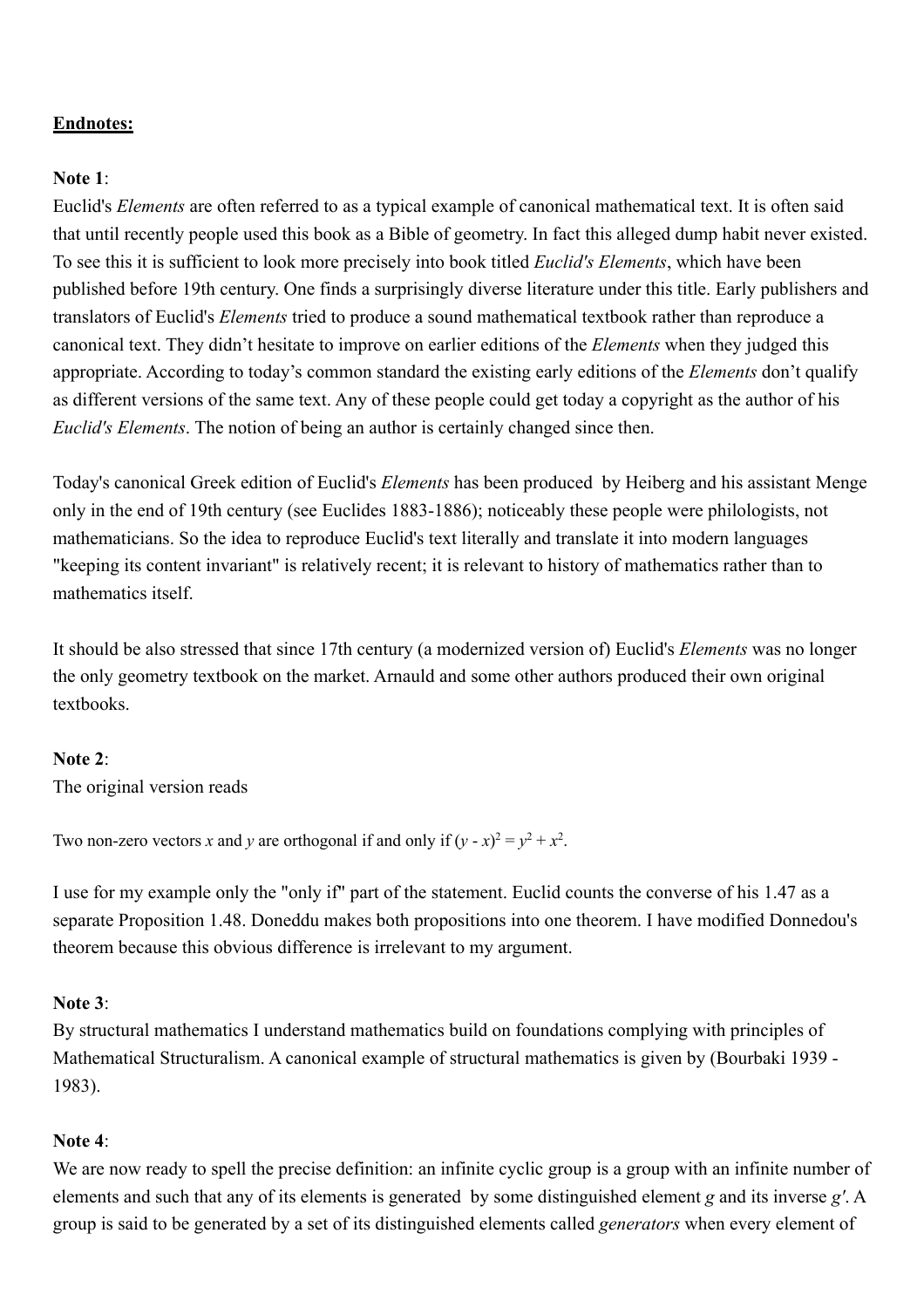this group is a product of the generators. A canonical example of infinite cyclic group is the additive group of whole numbers, which is generated by 1 and -1.

# **Note 5**:

Notice that the order, in which transformations are composed, matters. I use here the so-called *geometrical*  notation where the composition is written in the "direct" order. According to another notation called *algebraic* the composition is written in the inverse order.

#### **Note 6**:

Frege's example is the concept of *direction* build as follows. One considers the class of all straight lines on Euclidean plane and the equivalence relation "is parallel". Then one associates a single abstract concept called *direction* with each isomorphism class of parallel lines.

#### **Note 7**:

I elaborate on this issue in (Rodin 2007)

#### **Note 8**:

I mention here groups of isomorphisms (not to be confused with isomorphisms of groups!) because they are very important in geometry and physics. I mean groups of geometrical transformations of a given space. Only *reversible* geometrical transformations, i.e. geometrical isomorphisms, of a single object (the given space) form groups (with the composition of transformations as group operation) because in this case the reversibility is equivalent to the existence of inverse elements. So the talk of invariants of groups, which is so important for structural approaches in physics, concerns only reversible transformations and doesn't apply to geometrical (or other) transformations in general. A non-mathematical reader may skip the reference to groups of isomorphisms in this part of the paper. I shall explain the idea of group of isomorphisms more clearly in categorical terms in Section **8**.

## **Note 9**:

Categorical definition of isomorphism resembles the definition of reversible transformation given in the end of Section **4**. However it doesn't involve a reference to elements. Think about groups *G*, *G'* as objects of a category and modify the definition of Section 4 in this way:  $ii' = I_G$  and  $i'i = I_G$ ' where  $I_G$  is the identity morphism of *G* and  $I_G$ ' is the identity morphism of *G'*. The rest of the definition remains the same.

#### **Note 10**:

A further step of such categorical analysis amounts to considering the full category of functors of the given form; such a functor category provides a precise information about how A translates into B.

#### **Note 11**:

A categorical diagram is said to commute or be commutative when the compositions of all morphisms shown at the given diagram produce other morphisms shown at the same diagram in appropriate places, so that any ambiguity about results of the compositions is avoided. For example, saying that the triangle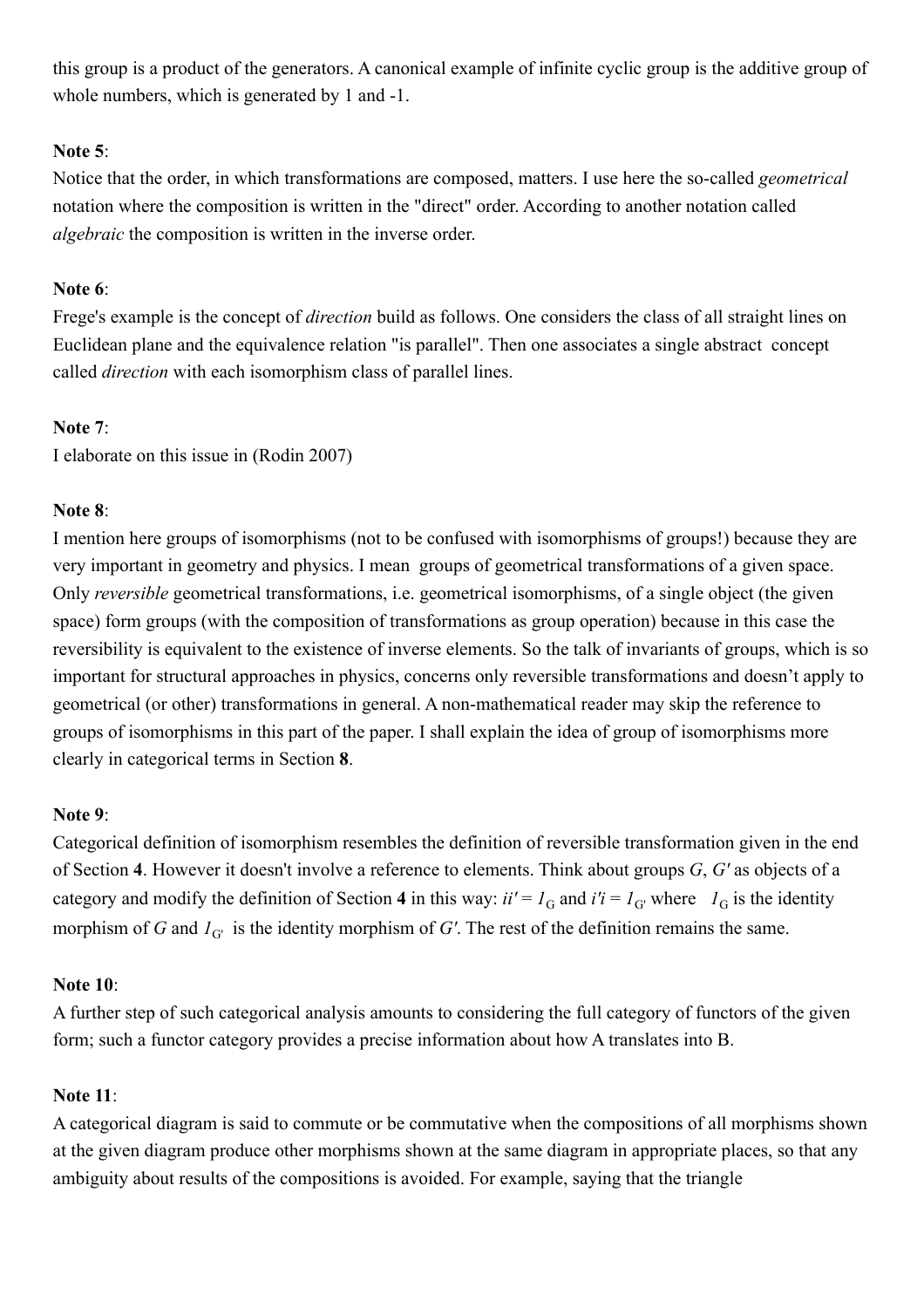

is commutative is simply tantamount to saying that  $f_g = h$ .

Morphisms resulting from composition of shown morphisms can be omitted at a commutative diagram when this doesn't lead to an ambiguity. For example, saying this this square



is commutative is tantamount to saying that  $fg = hi$ .

## **Note 12**:

Isbell in his review (1967) of (Lawvere 1966) points to a technical flaw in Lawvere's proof of this theorem . This flaw is fixed, in particular, in (McLarty 1991).

## **Note 13**:

Does this mean that Ehresmann misconceived of his own invention when he thought of Sketch theory as a general theory of structure? I don't think so. A general theory of structure should not be necessarily a structural theory and should not provide a support for Structuralism as a philosophical view about mathematics.

## **Note 14**:

Cantor's first publication related to Set theory (1872) concerned trigonometric expansions. There are also strong reasons to trace the history of Cantor's set concept back to Riemann's concept of manifold, see (Ferreirós 1999).

## **Note 15**:

Any trajectory in space can be followed in both directions; any spatial motion has a reverse motion. This is how we think about spatial motions no matter which mathematical notion of space (Euclidean space, Riemanean manifold, ...) if any supports this thinking. The case of a black hole involves a space-time, not merely a space, and points to a deep problem in foundations of physics, which I cannot discuss here.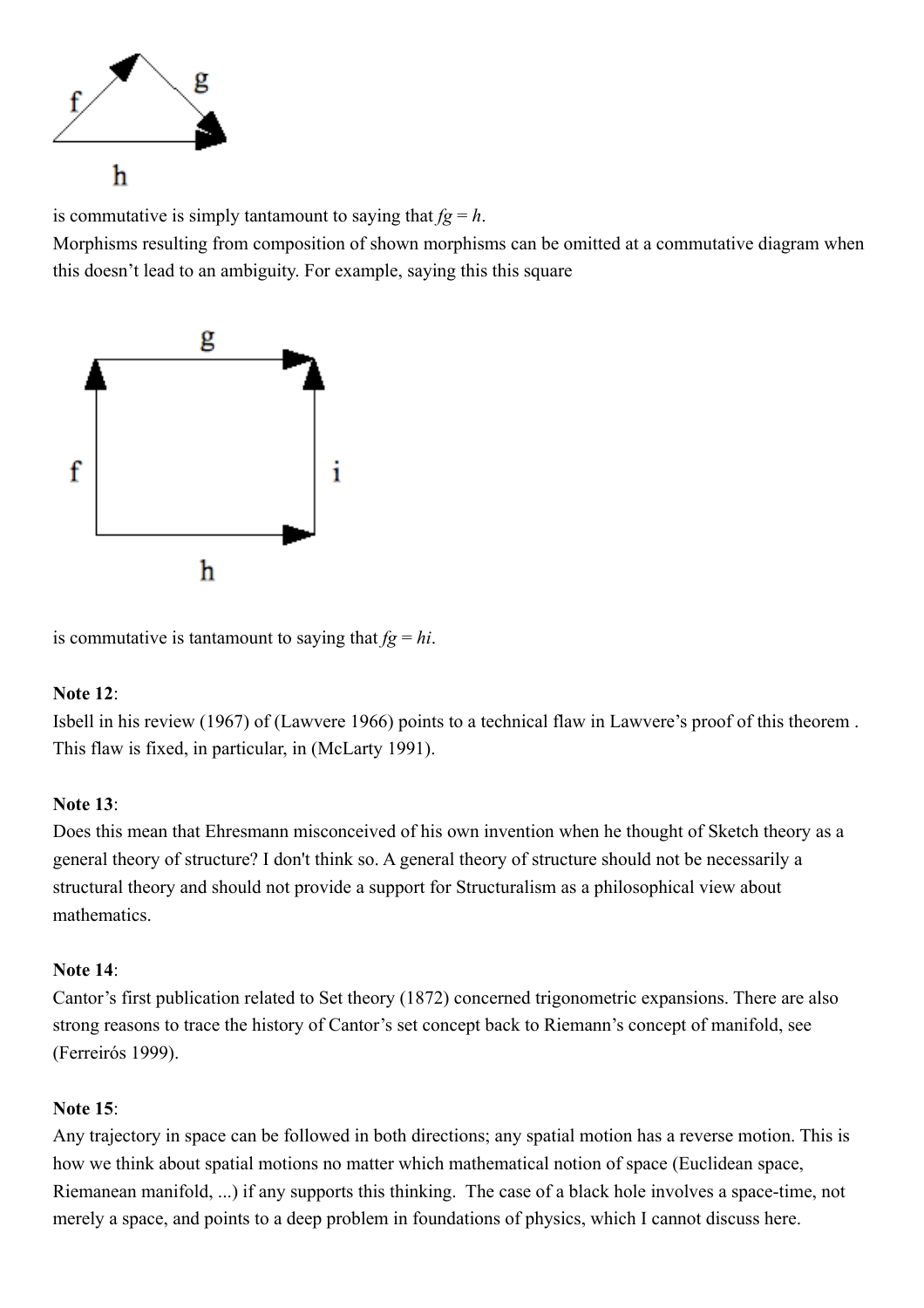#### **Note 16**:

A more precise criterion of identity of mathematical content developed along these lines would require a more precise account of what counts as a sound translation of one piece of mathematics into another. I cannot provide it in this paper and leave for a future work.

#### **Bibliography**:

Adler, I., 1972, *The New Mathematics.* New York: John Day and Co

Awodey, S., 1996, "Structure in Mathematics and Logic: A categorical Perspective", *Philosophia Mathematica* 4(3), pp. 209-237

Bourbaki, N., 1939 - 1983 *Eléments de mathématique* , livres 1-10, Masson (Paris)

Bourbaki, N., "The Architecture of Mathematics"**,** *The American Mathematical Monthly*, Vol. 57, No. 4. (Apr., 1950), pp. 221-232

Cantor, G., 1872, "Ueber die Ausdehnung eines Satzes aus der Theorie der trigonometrischen Reihen", Math. Ann., Bd. 5, S. 123-132

Diskin, Z., Wolter, U., forthcoming, "A Diagrammatic Logic for Object-Oriented Visual Modeling". To appear in *ENTCS (Special Issue on the Applied & Computational Category Theory Workshop at ETAPS-2006).* 

Doneddu, A., 1965, *Géométrie Euclidienne*, Plane, Paris

Euclides, 1883-1886, *Opera omnia,* ed. Heiberg et Menge, Lipsiae

Ferreirós, J., 1999, *Labyrinth of Thought: A History of Set Theory and its Role in Modern Mathematics*, (Science Networks. Historical Studies, Volume 23) Basel and Boston: Birkhauser Verlag

Frege, G., 1884, *Die Grundlagen der Arithmetik, eine logisch mathematische Untersuchung über den Begriff der Zahl.* Breslau: W. Koebner

Frege, G., 1971, *On the Foundations of Geometry and Formal Theories of Arithmetic*, E.H.W. Kluge (ed.), Yale University Press

Kline, M., 1973, *Why Johnny Can't Add: the Failure of New Maths*, 1973, St Martin's Press, St James Press (New York, London)

Heller, G., forthcoming "Structuralism, Mathematical", *The Encyclopedia of Philosophy* 2d Ed. (MacMillan),